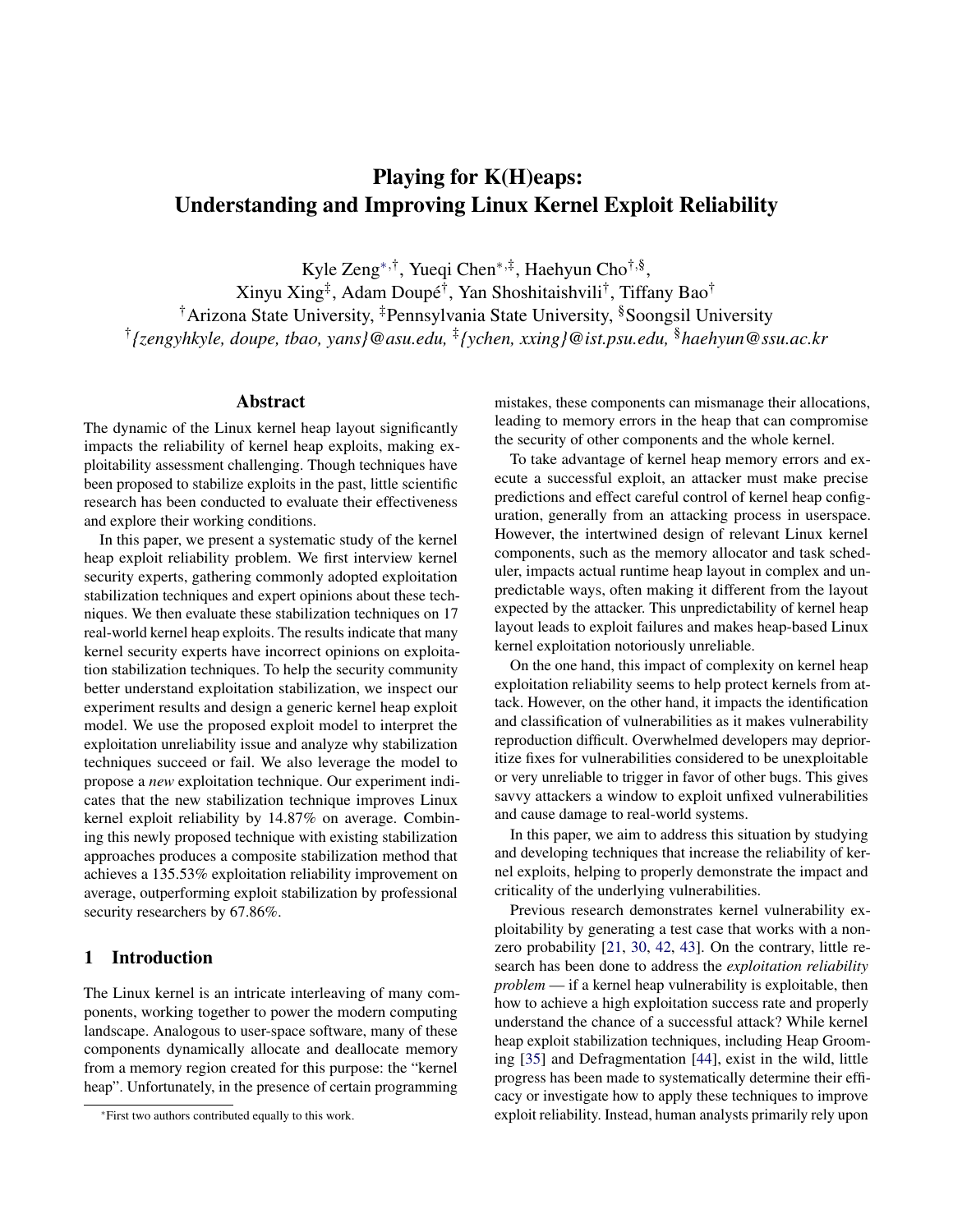their personal expertise and intuition in assessing and adopting these techniques, which is ad-hoc and error-prone.

In this work, we present a systematic study on the kernel heap exploit reliability problem. Our study aims to answer the following research questions: (1) What are the common kernel heap exploit stabilization techniques in the wild? (2) What are expert opinions on using these techniques, and what are the real-world evaluation results? Are these expert opinions correct? (3) What are the reasons that a stabilization technique succeeds/fails? (4) How to improve kernel exploit reliability?

To answer these questions, we conducted a hybrid study with both qualitative and quantitative analyses. We interviewed 11 kernel exploitation experts, collecting 5 stabilization techniques along with experts opinions about these techniques. We then implemented exploits for 17 real kernel heap vulnerabilities and measured the reliability improvement associated with each stabilization technique. Finally, we compared the experimental results against the expert opinions and investigated the factors contributing to exploit unreliability.

In our measurements, we found that expert opinions are incorrect in many kernel heap exploit scenarios. For example, many experts considered Defragmentation to improve the reliability of all exploits, but we discovered that Defragmentation is effective only for heap-based out-of-bound access (OOB) vulnerabilities, but not for use-after-free (UAF) and double-free (DF) vulnerabilities. Furthermore, we discovered that the Defragmentation technique actually *reduces* exploit reliability if misused in UAF or DF vulnerability exploitation.

To better understand the kernel heap exploit reliability problem, we devised a generic kernel heap exploit model that illustrates contributing factors and explains why each technique succeeds or fails to improve exploit reliability. Inspired by our model, we created a novel technique, called Context Conservation, to improve exploitation reliability for DF and UAF vulnerabilities. Our evaluation shows that the technique improves exploit reliability by 14.87% on average. When Context Conservation is combined with existing exploit stabilization techniques, this composite method improves exploit reliability by an average of 135.53%. Furthermore, it outperforms the exploits crafted by human experts by 67.86%.

In summary, this paper makes the following contributions:

- A systematic study on the existing kernel heap exploit stabilization techniques commonly used in practice.
- The design of a general kernel heap exploit model that explains the exploit reliability problem.
- The development and evaluation of a sole technique, named Context Conservation, and a technique combination that both significantly improve kernel exploit reliability.

We release the implementation and the experiment dataset $<sup>1</sup>$  $<sup>1</sup>$  $<sup>1</sup>$ </sup> to foster future research. We believe the artifacts will benefit <span id="page-1-1"></span>the community by helping to stabilize future kernel exploits and to evaluate future exploit stabilization techniques.

#### 2 Background

<span id="page-1-3"></span>In this section, we introduce the technical backgrounds related to kernel heap exploit reliability problem.

### 2.1 Exploit-related Linux Kernel Design

Kernel Memory Allocator. Linux kernel uses SLUB allocator for managing the kernel heap. The allocator creates a cache storage unit for kernel objects of the same size. Each cache maintains a list of pages, and each page is called a *slab*. When a fresh slab is created, it is partitioned into multiple *slots* of the same size. The slots are then chained together, forming a *per-slab freelist*. While the per-slab freelist will be shuffled and become randomized after a few heap operations, the layout of a fresh freelist is deterministic.

At the runtime, each CPU operates on different slabs to avoid contention. The freelist of the slab used by a CPU is usually referred to as a per-CPU freelist. When a CPU allocates an object, it takes one slot from its per-CPU freelist for the object. When an object is released, the allocator determines the corresponding slab, and returns the object's slot back to the slab's per-slab freelist.

Task Scheduler. A kernel task scheduler decides the execution order of running processes. Linux kernels use Completely Fair Scheduler (CFS) [\[1\]](#page-14-2) to schedule processes, which schedules processes in the granularity of threads and calls them tasks. It keeps track of all tasks ready to run in a *runqueue*.

In multi-core systems, each CPU maintains its per-CPU runqueue and records the workload in the runqueue. When the workloads on CPUs are imbalanced, the kernel will migrate tasks from a heavy-workload runqueue to a light-workload runqueue. Generally, the busier the system is, the more frequently task migration occurs.

Context Switch. One CPU can execute only one task at a time. A context switch occurs when the task scheduler tells a CPU to stop the current task and run another task to simulate concurrent execution. When it happens to a userspace process, the process will be stopped and wait to be resumed.

Since Linux kernel is preemptive, a context switch can potentially occur at any moment to a running process, which effectively introduces a long-time sleep to the process.

#### <span id="page-1-2"></span>2.2 Exploitation Methods

In general, there are four kernel heap exploit methods:

Out-of-bounds Object (OOB-Object) Exploits. The OOB-Object exploits are resulted from heap object overflow vulnerabilities. The exploits tamper the critical fields in the adjacent object (*i.e.*, target object) and hijack kernel control

<span id="page-1-0"></span><sup>1</sup>https://github.[com/sefcom/KHeaps](https://github.com/sefcom/KHeaps)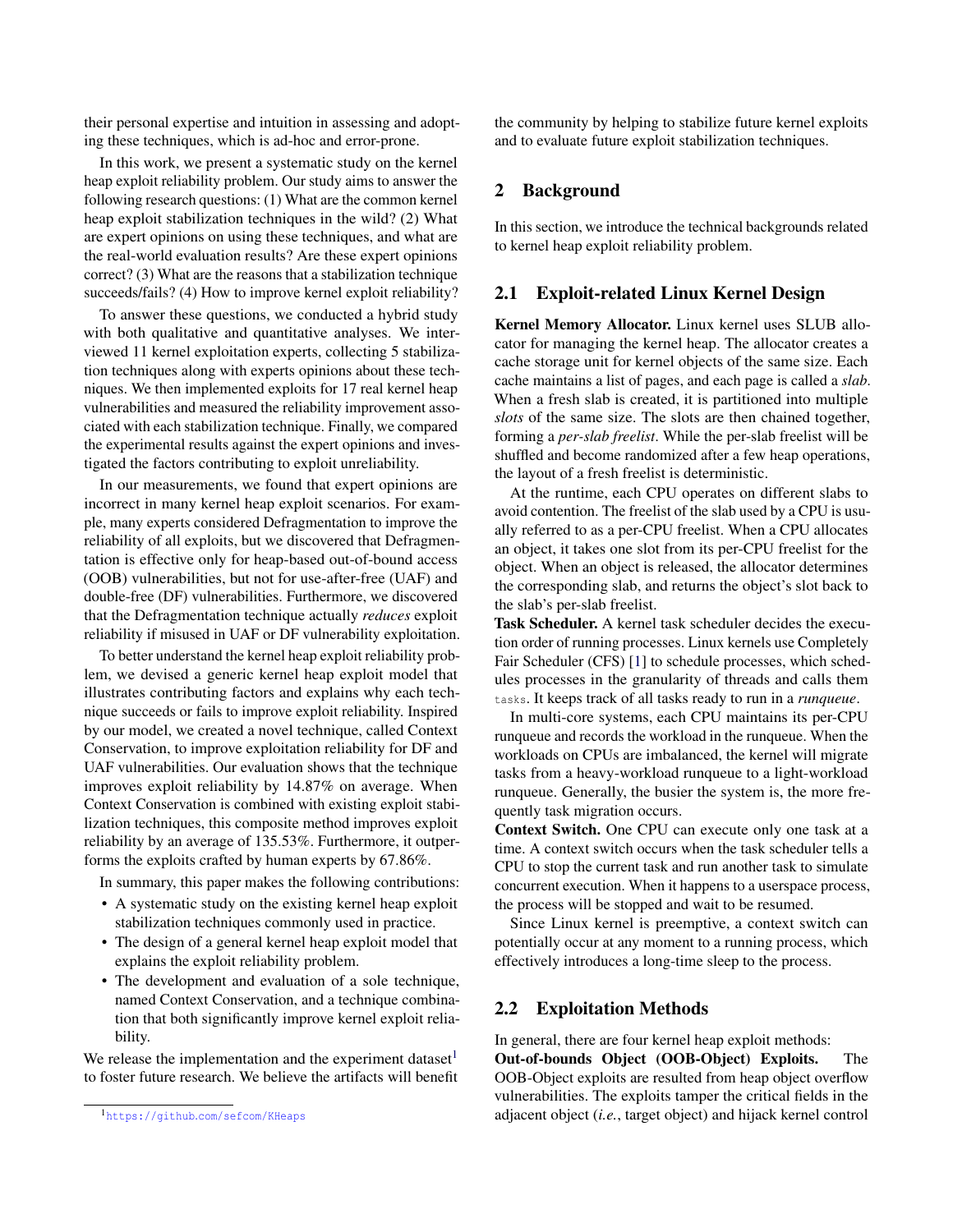flow. For example, it can overwrite function pointers or hijack virtual table pointers adjacent to the overflowed object.

Out-of-bounds Freelist (OOB-Freelist) Exploits. Another way to exploit OOB vulnerabilities is to hijack the slab freelist by overwriting the list metadata stored in the adjacent freed slot (*i.e.*, target slot). This approach drives the kernel to chain an adversary-controlled address into the slab freelist for allocating kernel objects in the desired memory region.

Use-after-free (UAF) Exploits. An UAF exploit occurs in two steps. First, it releases a vulnerable object and leaves the freed slot on the kernel heap using the vulnerability. Then, he/she tricks the kernel to write adversary-controlled data on the freed slot, tampering with critical fields (*e.g.*, pointers, list metadata). Using the same approach as in OOB exploitation, the adversary can obtain control over kernel execution.

Double-free (DF) Exploits. When a double-free vulnerability is triggered, the kernel heap is corrupted with the same slot appearing twice in the freelist, allowing an adversary to hijack the control flow. First, the adversary allocates a victim object at the target slot. Then, he/she can allocate another object with desired data at the same slot, overwriting the victim object. The second allocation overwrites critical fields in the victim object. As a result, the adversary can hijack the program counter in the same approach as described above.

## 2.3 Exploitation Unreliability Issue

The kernel heap is used at runtime by different kernel components, such as processes, interrupts, softirq, etc. In kernel heap exploitation, these components could impose intensive heap usages, making it unreliable to allocate objects at the desired slot. Even worse, a task migration may occur during exploitation. Due to the per-CPU freelist design, the migration implicitly changes the freelist in use, which can cause the failure of exploitation ([§6.1\)](#page-8-0).

Several techniques are commonly used to improve kernel heap exploit reliability in practice. For example, Defragmentation [\[44\]](#page-15-3) improves exploit reliability by allocating many objects to drain freed slots and force new slab creation. Since the new slab's layout is predictable, the exploit can locate target slots precisely, thus more likely to succeed. In our paper, we call such techniques *kernel heap exploit stabilization techniques*, or *exploit stabilization techniques* for short.

Although the exploit stabilization techniques are prevalent in practice, little research has been done to study these techniques. The security community not only lacks the understanding of why each of the exploit stabilization techniques improves exploit reliability but also fails to mention whether the techniques are effective under all conditions and, if not, what is the condition to apply an exploit stabilization technique. As such, security analysts use these techniques in an ad-hoc way which, as we will show in the later sections, could result in no improvement or even a negative impact on the kernel heap exploit reliability.

## 3 Overview

Problem Statement. We define the kernel heap exploit reliability problem as the issue that a kernel heap exploit cannot work reliably. While previous works [\[21,](#page-14-0) [30,](#page-14-1) [42,](#page-15-0) [43\]](#page-15-1) seek for solutions to generate exploits that work with a positive success rate (*e.g.*, an exploit works once out of one hundred attempts), our paper focuses on the problem of how to help these generated exploits gain higher success rates.

Approach. We design a hybrid approach to study the kernel heap exploit reliability problem. Our approach includes both qualitative human subject studies and quantitative experiments. We first conduct a qualitative study on security experts, through which we identify commonly-used kernel heap exploit stabilization techniques and experts' opinions on each technique ([§4\)](#page-2-0). Next, we evaluate the stabilization techniques on real-world Linux kernel vulnerabilities and measure the reliability of the corresponding exploits with and without each technique ([§5\)](#page-4-0). Based on the experiment results, we identify the experts' misconceptions ([§5.3\)](#page-6-0), investigate the factors impactful on exploit reliability ([§5.4\)](#page-7-0), and build a generic model to explain the kernel heap exploit reliability problem ([§6\)](#page-7-1). Finally, we use the model to explore novel techniques and thus boost exploit reliability ([§7\)](#page-9-0).

# <span id="page-2-0"></span>4 Kernel Heap Exploit Reliability Interview

The interview aims to (1) identify techniques commonly used by experts to improve exploit reliability, (2) collect experts' opinions regarding the techniques, and (3) gather implementation suggestions from experts for later empirical evaluation. As the interview involves human subjects, we submitted our experiment to the IRB and received an exemption.

To recruit participants, we invited security experts to participate in our study and screened the experts as experiment participants by their experience in Linux kernel exploitation. In total, we recruited 11 participants. The participants consist of 4 professional red-team exploit developers and 7 kernel security researchers from academic institutions. All of these participants have more than 2 years of kernel exploit experience. They developed 24 end-to-end Linux kernel exploits on average. We believe this group of experts has adequate experience for our study.

Our interview survey provided a list of exploitation stabilization techniques — we believe — security researchers commonly adopt. As depicted in [Table 1,](#page-3-0) the list contains 5 exploitation stabilization methods. They are summarized from public exploit writeups, broadly available exploit implementation, and tech forums. Following each technique, we also specified different conditions under which the technique may take effect properly. These working conditions were provided to participants for selection as part of the survey. For some techniques, our survey also asks participants to compare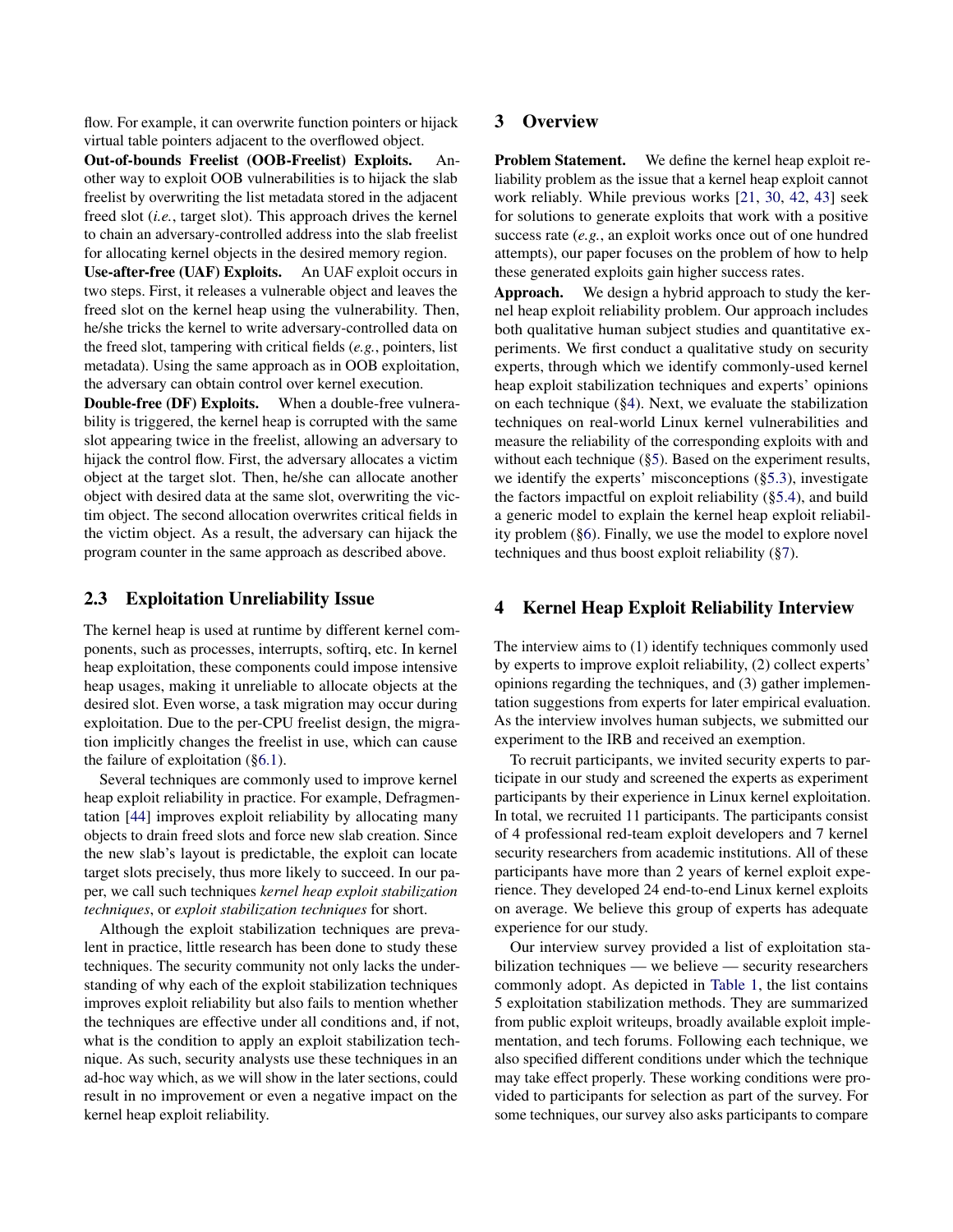<span id="page-3-0"></span>

| Technique          | <b>Empirical Results</b>                                                                        | #              | correctness |
|--------------------|-------------------------------------------------------------------------------------------------|----------------|-------------|
|                    | 1-1. Works for UAF, DF, and OOB                                                                 |                |             |
|                    | 1-2. Only works for OOB                                                                         | 3              |             |
|                    | 1-3. Only works when the workload of the target machine is light                                |                |             |
| Defragmentation    | 1-4. Most effective among all techniques                                                        |                |             |
|                    | 1-5. Even if this technique does not improve reliability, at least, it doesn't harm reliability |                |             |
|                    | 1-6. I don't know this technique                                                                |                | N/A         |
|                    | 1-7. I have no clue how to use this technique                                                   | $\Omega$       | N/A         |
|                    | 2-1. Only works for OOB                                                                         | $\overline{c}$ |             |
|                    | 2-2. Only works when the workload of the target machine is light                                |                |             |
|                    | 2-3. More useful than Defragmentation                                                           |                |             |
| Heap Grooming      | 2-4. This technique is as good as Defragmentation                                               |                |             |
|                    | 2-5. I don't know this technique                                                                |                | N/A         |
|                    | 2-6. I have no clue how to use this technique                                                   |                | N/A         |
|                    | 3-1. Works for UAF, DF, and OOB                                                                 | 7              | Х           |
| Single-Thread      | 3-2. Most effective among all techniques                                                        |                | х           |
| Heap Spray         | 3-3. I don't know this technique                                                                |                | N/A         |
|                    | 3-4. I have no clue how to use this technique                                                   | 2              | N/A         |
|                    | 4-1. Works for UAF, DF, and OOB                                                                 |                | х           |
|                    | 4-2. The single-thread implementation is as good as the multiple-process implementation         |                |             |
| Multi-Process      | 4-3. The single-thread implementation is better than the multiple-process implementation        | 2              |             |
| Heap Spray         | 4-4. Most effective among all techniques                                                        |                | х           |
|                    | 4-5. I don't know this technique                                                                |                | N/A         |
|                    | 4-6. I have no clue how to use this technique                                                   | 2              | N/A         |
|                    | 5-1. Effective only when the threads/processes for exploit are pinned to idle CPUs              | 3              | х           |
| <b>CPU</b> Pinning | 5-2. Heavy workload will influence the effectiveness                                            |                |             |
|                    | 5-3. I don't know this technique                                                                | 8              | N/A         |
|                    | 5-4. I have no clue how to use this technique                                                   | 0              | N/A         |

Table 1: Summary of security experts' opinions on exploitation stabilization techniques. # column indicates the amount of participants holding the corresponding opinion. In the correctness column,  $\chi$  means the claim is inconsistent with our systematic measurement results whereas  $\checkmark$  implies consistency.

their effectiveness with each other. The list of open questions in the survey can be found in Figure [2](#page-16-0) in the Appendix.

Since the list of exploit stabilization techniques and their working conditions may be limited by our knowledge, the survey is designed to allow the participants to complement the list. Suppose participants have never heard about a specific exploitation method listed in the survey or have no clue about the condition under which the technique could be applied. In that case, the survey also allows them to specify these situations. In Figure [2,](#page-16-0) we present the full survey questions used in our user study.

Following the survey questions, we interviewed each participant. In the interview, we provided the technical details of 17 real-world kernel vulnerabilities to the participants. As discussed Section [5,](#page-4-0) these vulnerabilities represent a corpus of test cases that we use to evaluate exploit stabilization techniques. We asked whether the stabilization techniques present in the survey could be applied to improve exploitation reliability for each vulnerability. If so, how they would implement and predict the reliability of the implemented exploit in different workload settings. More specifically, we asked our human subjects the implementation details, including what system calls to use, whether to create separate threads or fork multiple processes for executing the technique code, etc.

Recall that part of our research is to evaluate the effectiveness of the stabilization techniques and then compare these security experts' intuitions with our experiment results. As a

result, our user study also includes a post-survey interview. In this interview, we presented and shared our experiment discovery with the participants. We asked whether our experiment discovery helped them better understand a stabilization technique if they did not properly use it. We also asked if our discovery corrected their opinion on an exploitation stabilization technique if their previous answer mismatched with our evaluation result. In this way, we can rule out the possibility that participants' opinion misalignment results from their misunderstanding of our survey questions.

## 4.1 Stabilization Techniques

Through our survey, we confirmed the following stabilization techniques are those commonly adopted. All the exploit stabilization methods are known by a subgroup of the participants. In the following, we briefly describe these commonly-adopted stabilization techniques.

- 1. Defragmentation allocates a large number of objects in the same cache as the vulnerable object so that it fills up all the half-full slabs in the cache, forcing the allocator to create new slabs.
- 2. Heap Grooming creates a heap layout where the vulnerable object is right next to a victim object. Such layout is beneficial for some of the heap exploits. To achieve the goal, Heap Grooming initializes the kernel heap by allocating many victim objects and then swapping one victim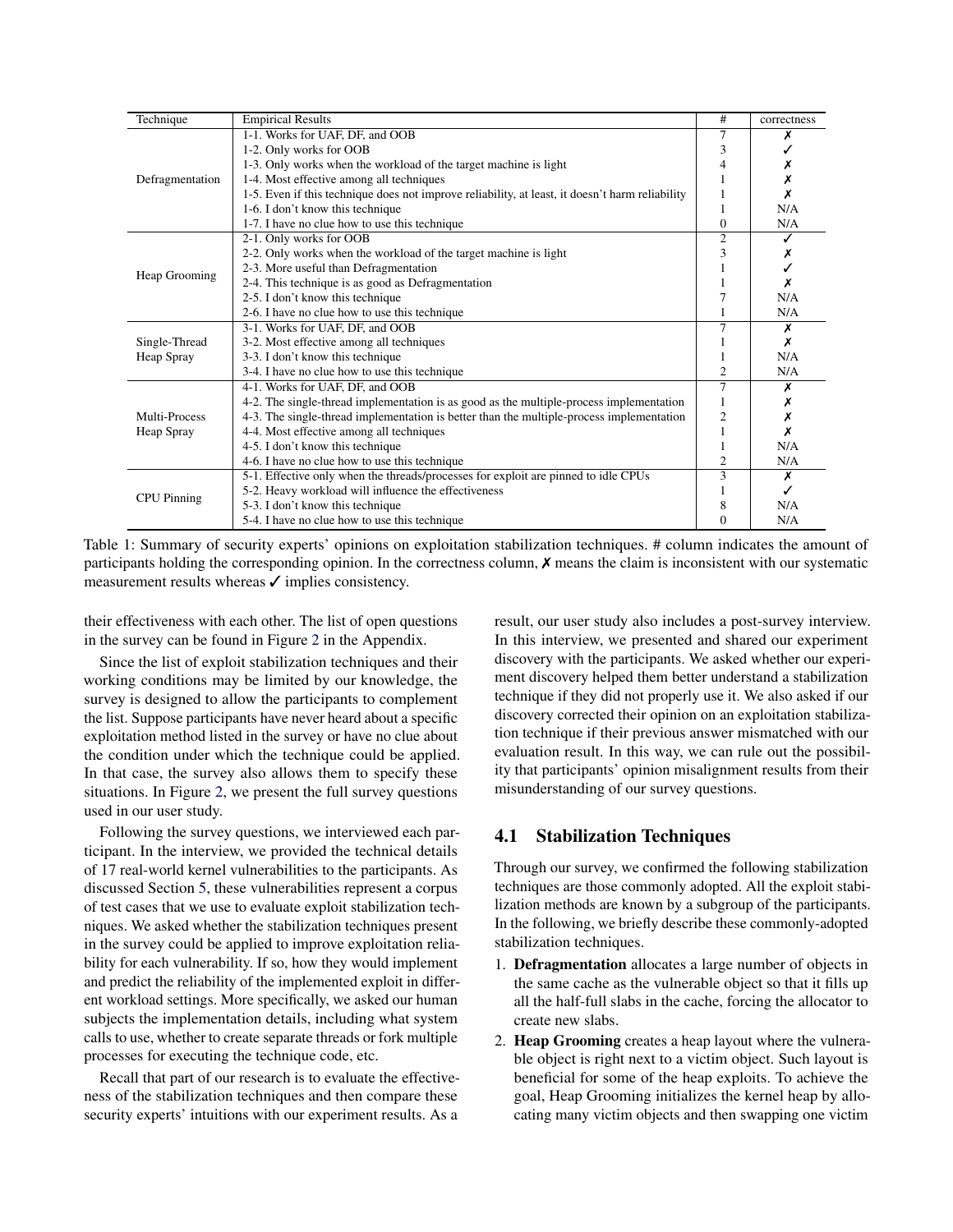object with the vulnerable object by performing quick free and malloc operations.

- 3. Single-Thread Heap Spray occupies the desired slot by allocating many objects. Single-Thread Heap Spray is performed in the same thread or a separate thread for better modularization. It is used after triggering a UAF/DF vulnerability or before triggering a OOB vulnerability.
- 4. Multi-Process Heap Spray, similar to Single-Thread Heap Spray, aims to occupy the desired slot for an exploit. The difference lies in the implementation approaches. Single-Thread Heap Spray employs only one thread, whereas Multi-Process Heap Spray forks multiple processes for allocating payload objects.
- 5. CPU Pinning attaches the execution of exploit threads/processes to a specific CPU to prevent task migration. It works by invoking sched setaffinity system call.

## 4.2 Interview Responses

[Table 1](#page-3-0) presents the participants' opinions on each stabilization technique. The number in the third column indicates how many participants provide that corresponding response in the survey. Below, we summarized the responses.

- A majority of the experts (roughly half or more than half of the participants) share the same opinion on stabilization techniques like Defragmentation, Single-Thread, and Multi-Process Heap Spray. That is, these techniques could increase the reliability for exploits targeting arbitrary heap-based vulnerabilities. Although most security experts broadly acknowledge this opinion, its correctness lacks systematic evaluation.
- While all the experts have 2 years of experience in developing many end-to-end exploits for Linux kernel vulnerabilities, most are not familiar with the exploitation stabilization techniques like Heap Grooming and CPU Pinning. This finding aligns with our intensive efforts on the Internet. Both techniques are rarely mentioned or adopted in publicly available exploits and writeups, as shown in Table [6](#page-11-0) in Section [7.2.](#page-10-0) It indicates that the knowledge gap exists in the use of some exploitation stabilization techniques. There is a need to unveil the techniques, explore their effectiveness, and summarize the working conditions.
- <span id="page-4-0"></span>• A small subgroup of security experts holds opposite opinions on some exploitation stabilization techniques. For example, three participants deem Defragmentation takes effect only for OOB vulnerabilities. On the contrary, the majority of the participants believe this stabilization technique should work for any heap-based vulnerabilities. This contradictory opinion indicates that the misunderstandings of these commonly used techniques exist within the kernel exploit experts. A systematic experiment should be conducted to conclude the condition under which the corresponding technique is effective.

<span id="page-4-1"></span>

| Cache        | <b>Idle</b> | <b>Busy</b> |
|--------------|-------------|-------------|
| kmalloc-8    | 0.02        | 0.04        |
| kmalloc-16   | 0.01        | 0.43        |
| kmalloc-32   | 1.13        | 31716.30    |
| kmalloc-64   | 0.70        | 31728.44    |
| kmalloc-96   | 0.06        | 1.62        |
| kmalloc-128  | 0.65        | 31416.34    |
| kmalloc-192  | 0.35        | 11.44       |
| kmalloc-256  | 1.13        | 57827.32    |
| kmalloc-512  | 0.06        | 26152.33    |
| kmalloc-1024 | 0.25        | 41844.99    |
| kmalloc-2048 | 0.01        | 10460.07    |
| kmalloc-4096 | 1.61        | 21039.32    |
| kmalloc-8192 | 0.00        | 0.04        |

Table 2: The number of background heap operations each second on each CPU under different workload settings.

## 5 Evaluating Stabilization Techniques

In this section, we first introduce how we evaluate the effectiveness of exploit stabilization techniques. Second, we present our evaluation results. Third, we compare our discovery from evaluation with human experts' opinions on exploitation stabilization techniques. Last but not least, we manually analyze the runtime behavior of each exploit and thus summarize the factors influencing exploitation reliability.

## <span id="page-4-2"></span>5.1 Experiment Setup

To evaluate the exploit stabilization technique, we set up a comprehensive experiment. First, we collect and construct a dataset that consists of public exploits for real-world vulnerabilities. Second, we craft exploit variants equipped using each stabilization technique for each vulnerability by following the implementation suggestion provided by the interviewed participants. Third, we develop an evaluation platform, run the public exploits and the corresponding variants on that platform, and thus measure the exploitation success rates of each exploit. Last, we compare the success rates and analyze the experiment results. In the following, we detail these experiment setups.

Dataset. We search the Internet and form a dataset containing 17 Linux kernel vulnerabilities and corresponding public exploits. The vulnerabilities in our dataset cover all common vulnerability types on the kernel heap. This dataset is the most extensive corpus of working Linux kernel exploits to the best of our knowledge. As such, we consider it a reasonable dataset for stabilization technique evaluation. For the details of vulnerability/exploit selection, readers could reference Appendix-A.

Exploit Variants. Based on the exploits gathered, we construct baseline exploits for all 17 vulnerabilities. These baseline exploits are not enhanced with any stabilization techniques. From these baseline exploits, we introduce the sta-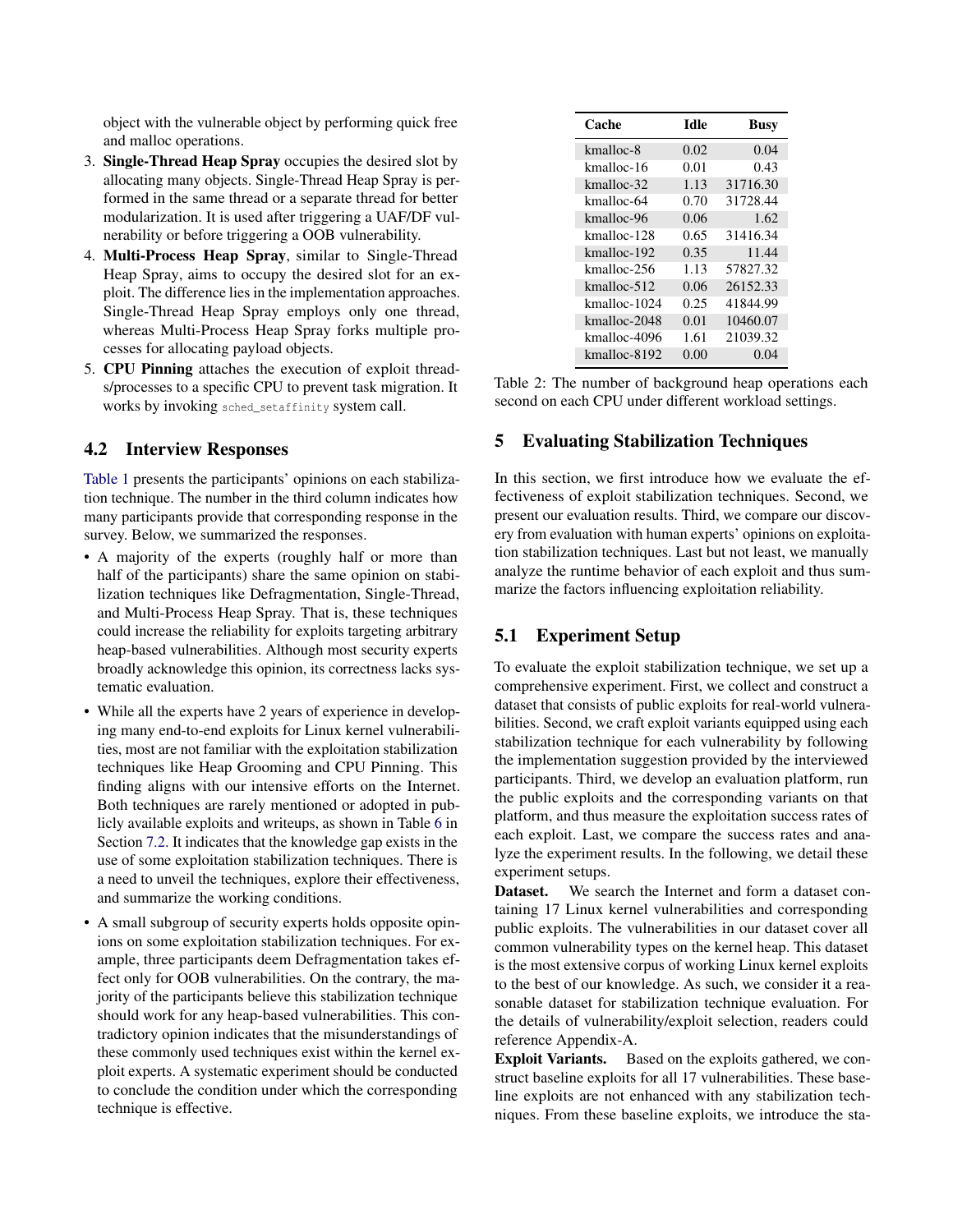<span id="page-5-0"></span>

| <b>Type</b> | <b>CVE</b>                           | <b>Baseline</b> | Defragmentation            | Heap<br><b>Grooming</b> | Single-Thread<br><b>Heap Spray</b> | <b>Multi-Process</b><br><b>Heap Spray</b> | <b>CPU Pinning</b> |
|-------------|--------------------------------------|-----------------|----------------------------|-------------------------|------------------------------------|-------------------------------------------|--------------------|
|             |                                      |                 |                            | <b>In Idle State</b>    |                                    |                                           |                    |
| <b>OOB</b>  | 2017-7533                            | 20.43%          | 49.03% [+]                 | $\overline{N}/A$        | 98.31% [+]                         | 99.49% [+]                                | 28.80% [+]         |
| <b>OOB</b>  | 2017-7184                            | 33.51%          | 99.46% [+]                 | $100.00\%$ [+]          | 46.37% [+]                         | 96.74% [+]                                | 52.54% [+]         |
| <b>OOB</b>  | 2016-6187                            | 32.89%          | 99.63% [+]                 | N/A                     | N/A                                | N/A                                       | $32.71\%$ [-]      |
| <b>OOB</b>  | 2010-2959                            | 22.09%          | 99.37% [+]                 | 99.89% [+]              | 56.63% [+]                         | 57.29% [+]                                | $21.54\%$ [-]      |
| <b>OOB</b>  | 2017-7308                            | 0.04%           | $0.32\%$ [+]               | N/A                     | $0.00\%$ [-]                       | 5.28% [+]                                 | $0.10\%$ [+]       |
| <b>UAF</b>  | 2018-6555                            | 89.98%          | $77.54\%$ [-]              | N/A                     | 99.68% [+]                         | $100.00\%$ [+]                            | 94.08% [+]         |
| <b>UAF</b>  | 2016-8655                            | 96.06%          | $94.28\%$ [-]              | N/A                     | 99.46% [+]                         | 99.62% [+]                                | 98.84% [+]         |
| <b>UAF</b>  | 2017-15649                           | 13.82%          | $12.52\%$ [-]              | N/A                     | 58.54% [+]                         | 99.88% [+]                                | 99.70% [+]         |
| <b>UAF</b>  | 2016-4557                            | 99.34%          | 99.03% $[-]$               | N/A                     | $100.00\%$ [+]                     | $100.00\%$ [+]                            | 99.43\% [+]        |
| <b>UAF</b>  | 2017-8824                            | 97.64%          | $0.10\%$ [-]               | N/A                     | $97.92\%$ [+]                      | 99.24% [+]                                | 98.60% [+]         |
| <b>UAF</b>  | 2016-0728                            | 1.48%           | $6.64\%$ [+]               | N/A                     | 76.10% [+]                         | 99.94% [+]                                | 3.34\% [+]         |
| <b>UAF</b>  | 2017-10661                           | 31.98%          | 32.16% [+]                 | N/A                     | 53.76% [+]                         | 84.48% [ $+$ ]                            | 69.72% [+]         |
| <b>UAF</b>  | 2016-10150                           | $0.74\%$ *      | $1.02\%$ <sup>*</sup> [+]  | N/A                     | $1.14\%$ <sup>*</sup> [+]          | 99.72% [+]                                | 99.56% [+]         |
| <b>UAF</b>  | 2017-11176                           | 92.17%          | $11.86\%$ <sup>*</sup> [-] | N/A                     | 99.89% [+]                         | 99.91% [+]                                | $97.31\%$ [+]      |
| DF          | 2017-2636                            | 95.96%          | 22.58% $[-]$               | N/A                     | 99.62% [+]                         | 99.44% [+]                                | 98.06% [+]         |
| DF          | 2017-6074                            | 98.50%          | 84.98% $[-]$               | N/A                     | 98.80\% [+]                        | $92.18\%$ [-]                             | $98.98\%$ [+]      |
| DF          | 2017-8890                            | 51.96%          | $0.66\%$ [-]               | N/A                     | 67.80% [+]                         | 72.82% [+]                                | $81.18\%$ [+]      |
|             | Statistics $(\#[+] - \#[-] - \#[=])$ |                 | $8-9-0$                    | $2 - 0 - 0$             | $15 - 1 - 0$                       | $15 - 1 - 0$                              | $15 - 2 - 0$       |
|             |                                      |                 |                            | <b>In Busy State</b>    |                                    |                                           |                    |
| <b>OOB</b>  | 2017-7533                            | 7.86%           | 23.63% [+]                 | N/A                     | 74.57% [+]                         | $80.66\%$ [+]                             | 18.23% [+]         |
| <b>OOB</b>  | 2017-7184                            | 5.37%           | 25.00% [+]                 | 51.11% $[+]$            | 35.80% [+]                         | 73.63% [+]                                | $6.83\%$ [+]       |
| <b>OOB</b>  | 2016-6187                            | 2.49%           | $9.89\%$ [+]               | N/A                     | N/A                                | N/A                                       | 4.94\% [+]         |
| <b>OOB</b>  | 2010-2959                            | 5.83%           | 20.09% [+]                 | 46.60% [+]              | 18.37\% [+]                        | 44.06% [+]                                | $10.03\%$ [+]      |
| <b>OOB</b>  | 2017-7308                            | 0.00%           | $0.00\%$ [=]               | N/A                     | $0.00\%$ [=]                       | $0.18\%$ [+]                              | $0.00\%$ [=]       |
| <b>UAF</b>  | 2018-6555                            | 61.92%          | $61.26\%$ [-]              | N/A                     | 81.74% [+]                         | 96.38% [+]                                | 73.66% [+]         |
| <b>UAF</b>  | 2016-8655                            | 0.28%           | $0.44\%$ [+]               | N/A                     | 59.50% [+]                         | 99.68% [+]                                | $0.34\%$ [+]       |
| <b>UAF</b>  | 2017-15649                           | 18.34%          | 16.64% $[-]$               | N/A                     | 37.16% [+]                         | 99.30% [+]                                | 92.02% [+]         |
| <b>UAF</b>  | 2016-4557                            | 22.80%          | 17.31\% [-]                | N/A                     | 94.34\% [+]                        | 99.29% [+]                                | $18.20\%$ [-]      |
| <b>UAF</b>  | 2017-8824                            | 93.70%          | $0.34\%$ [-]               | N/A                     | $95.00\%$ [+]                      | 98.82% [+]                                | 98.66% [+]         |
| <b>UAF</b>  | 2016-0728                            | 0.14%           | $0.18\%$ [+]               | N/A                     | 33.66% [+]                         | 99.70% [+]                                | $0.06\%$ [-]       |
| <b>UAF</b>  | 2017-10661                           | 0.18%           | $0.14\%$ [-]               | N/A                     | 28.90% [+]                         | 69.54% [+]                                | $0.24\%$ [+]       |
| <b>UAF</b>  | 2016-10150                           | 47.62%          | 46.08% $[-]$               | N/A                     | 39.58% $[-]$                       | 63.00% [ $+$ ]                            | $77.70\%$ [+]      |
| <b>UAF</b>  | 2017-11176                           | 2.06%           | $1.77\%$ [-]               | N/A                     | 40.86% [+]                         | 92.40% [+]                                | 4.03% [+]          |
| DF          | 2017-2636                            | 93.26%          | 18.74% $[-]$               | N/A                     | 97.80% [+]                         | 99.20% [+]                                | 98.28% [+]         |
| DF          | 2017-6074                            | 66.16%          | 49.80% $[-]$               | N/A                     | 66.84% [+]                         | $75.52\%$ [+]                             | 64.38% $[-]$       |
| DF          | 2017-8890                            | 6.14%           | 1.44\% $[-]$               | N/A                     | 20.32% [+]                         | 44.00% [+]                                | $9.24\%$ [+]       |
|             | Statistics $(\#[+] - \#[-] - \#[=])$ |                 | $6 - 10 - 1$               | $2 - 0 - 0$             | $14 - 1 - 1$                       | $16-0-0$                                  | $13 - 3 - 1$       |

Table 3: Performance of reliability techniques in idle and busy systems. N/A indicates that the technique cannot be applied to the vulnerability. [+] means improvement over baseline, [−] is for degradation, and [=] denotes no change. Some exploits suffer from timeout issue. For these exploits, we only include exploits that finish execution in 5 minutes for success rate calculation. The numbers may not reflect their real success rates. These exploits are marked with  $[*]$ .

bilization technique individually. Due to the space limit, we describe the detail of generating baseline exploits and exploits armed with each stabilization technique in Appendix-A.

Experiment Design. We build an evaluation platform to ease the process of measuring the success rate of exploits. With the platform, we can automatically run all exploits for vulnerabilities and collect the panic logs to determine whether the exploits succeed or not. Moreover, the platform can evaluate exploits under either idle or busy systems to measure system workload's influence on exploit reliability. The busy

system is simulated by running Apache benchmark from Phoronix Test Suite [\[16\]](#page-14-3) on the target system. The benchmark workload spawns more than 10 processes and 150 threads, constantly occupying 81.24% CPU usage on all CPUs and imposing intensive pressure on the kernel heap. The background heap operations (kmalloc and kfree calls) on idle systems and busy systems are compared in Table [2.](#page-4-1)

For each exploit, we run it 5000 times and then compute the success rate. In our experiment, we deem an exploit completes its execution if it succeeds or triggers a kernel panic.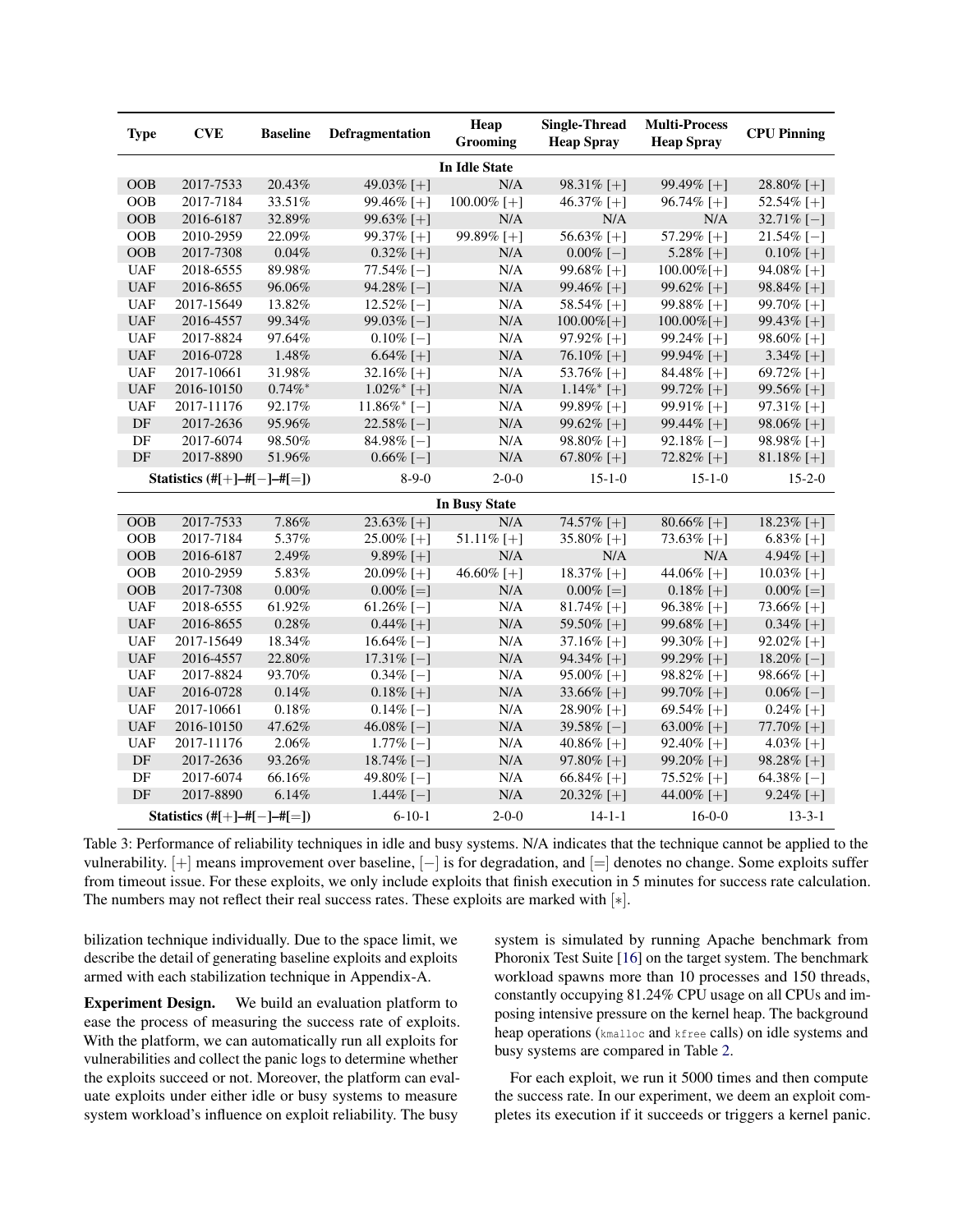This practice follows the convention in the kernel exploit development community [\[4,](#page-14-4) [6,](#page-14-5) [10\]](#page-14-6) and avoids unfair advantages to exploits that include repeated execution logic [\[8,](#page-14-7) [9,](#page-14-8) [11\]](#page-14-9). We use the success rate of exploits as the indicator of their reliability. We calculate the average value of 5000 times and present them in Table [3.](#page-5-0)

To perform the evaluation experiment, we run the platform on 4 identical servers, each equipped with  $Intel(R) Xeon(R)$ CPU E5-2670 v2 @ 2.50GHz (20 cores in total) and 252G memory, running Ubuntu 18.04 LTS. For each vulnerability, we re-introduce it into v4.15 Linux kernel, compile the corresponding kernel and disk image and run the system in QEMU 5.0.0 virtual machine (VM). The VM is configured in 4 different settings, including 2 CPUs + 2GB RAM, 2 CPUs + 4GB RAM, 4 CPUs + 2GB RAM, and 4 CPUs + 4GB RAM. We did not perform experiments on more CPU/RAM settings for two reasons. First, running experiments with more resources is expensive. Second, we did not observe significant changes in technique effectiveness under different CPU/RAM settings. As a result of the observation, we present only the experiment results on the VM with the configuration of 2 CPUs + 2 GB RAM. For the results obtained from other configurations, readers could refer to Appendix-B.

#### 5.2 Effectiveness Evaluation

Table [3](#page-5-0) shows the experiment results. As we can observe, for all vulnerabilities, there is at least one stabilization technique that could successfully improve the reliability of its corresponding exploit. Among all exploit stabilization techniques, Defragmentation demonstrates the weakest capability in improving exploit reliability. It improves exploit reliability only for 8 and 6 vulnerabilities in the idle and busy settings, respectively. This observation indicates that the stabilization techniques commonly used are generally effective.

While Defragmentation is the least effective in terms of the number of exploits it stabilizes, similar to Heap Grooming, Single-Thread Heap Spray, and Multi-Process Heap Spray, it could significantly improve exploit reliability for OOB vulnerabilities. The reason is that these four techniques can reduce the dynamics of the kernel heap and create a clean heap layout for exploitation. In our experiment, no technique dominates the reliability of OOB exploits. While Defragmentation and Heap Grooming show dominant performance in idle systems, their success rates decrease in the busy setting. In contrast, the reliability of Multi-Process Heap Spray stays relatively high even in the busy setting for OOB exploits.

For UAF and DF vulnerabilities, the most effective techniques are Single-Thread Heap Spray and Multi-Process Heap Spray in both idle and busy settings. Take CVE-2016-0728 as an example. The success rate of baseline exploit is 1.48% in idle systems. Single-Thread Heap Spray and Multi-Process Heap Spray can raise the success rate to 76.10% and 99.94%, respectively. Recall that exploiting UAF and DF vulnerabil-

ities requires adversaries to take over the freed slot on the heap. Heap spray allocates many spray objects, increasing the possibility of successful occupation and thus improve reliability. In most cases of our experiment results, we observe that Multi-Process Heap Spray outperforms Single-Thread Heap Spray by a vast margin. This is due to the former's influence on both scheduler and CPU affinity. We will provide a more detailed discussion in Section [6.1.](#page-8-0)

Interestingly, though Multi-Process Heap Spray shows significant exploit reliability improvement in both idle and busy systems, it negatively impacts one exploit in the idle setting. This hints at other complex underlying factors.

Comparing the success rate of exploits in idle and busy settings, we observe that the workload of the target system does influence the effectiveness of reliability techniques. Take the technique CPU Pinning as an example. In idle setup, 9 out of 17 exploits achieve more than 90% success rate. However, in the busy setup, this number decreases to three. Even so, we still believe the exploit stabilization techniques are effective. This is simply because, even though busy workload degrades exploit reliability in general, each technique's impact on exploits is generally consistent under different workloads.

# <span id="page-6-0"></span>5.3 Comparison with Expert Opinions

By comparing the results in Table [1](#page-3-0) with those in Table [3,](#page-5-0) we observe that experts have the following incorrect opinions on exploitation stabilization techniques.

Misconception 1. As depicted in Table [1,](#page-3-0) a majority of participants believe Defragmentation could improve reliability for exploits against arbitrary heap-based vulnerabilities (*i.e.*, UAF, DF, and OOB). However, our experiment result misaligns with their opinions. As is shown in Table [3,](#page-5-0) in both idle and busy settings, the Defragmentation technique is more effective for OOB vulnerabilities than other types of vulnerabilities like DF and UAF. Among all 17 vulnerabilities, all five OOB exploits benefit from the technique significantly. In contrast, only three out of nine UAF exploits benefit from it. None of the DF exploits with Defragmentation demonstrates improvement. As such, we conclude that the opinions of many experts on Defragmentation are incorrect.

Misconception 2. For almost all techniques, some interview participants believe that heavy workload will significantly harm their effectiveness (*i.e.*, 1-3, 2-2, 5-2 in Table [1\)](#page-3-0). Intuition suggests that increased workload introduces more opponent processes, competing with the exploit threads/processes for CPU time and kernel heap usage. As a result, it is more challenging to perform heap operations in a noninterference fashion.

Our experiment results generally confirm this hypothesis. All techniques suffer success rate degradation in busy systems. However, stabilization techniques still improve the success rate significantly. For example, though Multi-Process Heap Spray in busy systems does not perform as well as in idle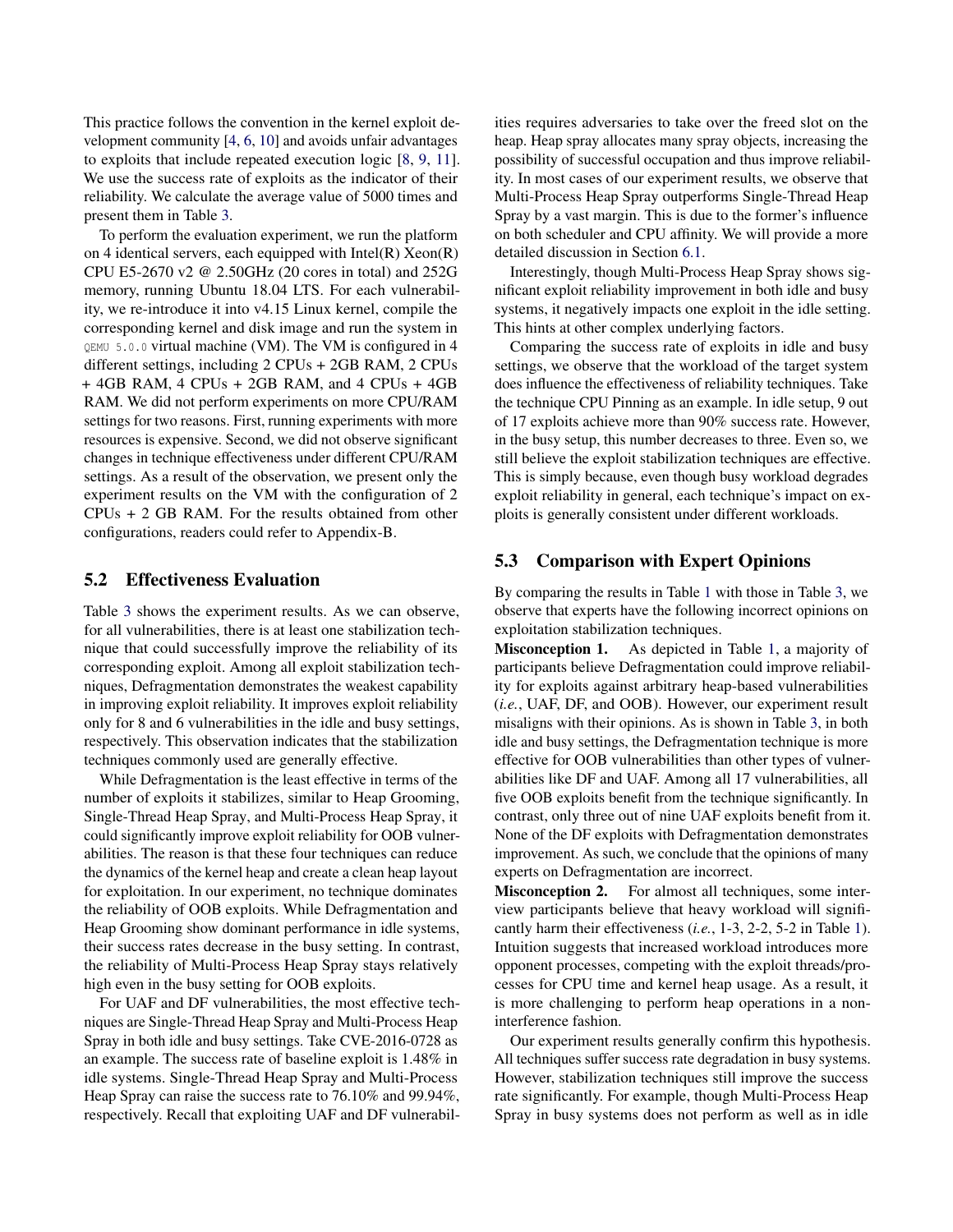systems, the success rate still stays high for almost all vulnerabilities. This result indicates that *increased workload does influence the effectiveness of techniques but is not a killer*.

Misconception 3. Regarding the question of which technique is the most effective, participants have totally different opinions (*i.e.*, 1-4, 2-3, 2-4, 4-4 in Table [1\)](#page-3-0). In fact, there is *no universal answer* to this question, and the most effective technique varies case by case. Take CVE-2017-7533 as an example. The most effective technique for the reliability improvement of this technique is Multi-Process Heap Spray, no matter whether the workload is light or heavy. For CVE-2017-7184 in idle systems, the optimal choice becomes Heap Grooming.

Recall that in Section [4,](#page-2-0) there are two approaches to implementing heap spray. One is to spray objects in one thread after triggering the vulnerability. The other is to fork multiple processes dedicated to object allocation. Opinions diverge on which implementation is more effective (*i.e.*, 4-2, 4-3 in Table [1\)](#page-3-0). Our experiment result suggests that *Multi-Process Heap Spray outperforms Single-Thread Heap Spray* for almost all cases except CVE-2017-6074 with a light workload.

Other Misconceptions. The experiment refutes opinions 1-5 in Table [1.](#page-3-0) We observe that Defragmentation harms exploit reliability for five vulnerabilities. This hints that the outcome is not always as expected by the exploit developers.

Some participants agree that the target CPU should be idle for CPU Pinning to be effective (5-1 in Table [1\)](#page-3-0). This statement is incorrect since CPU Pinning demonstrates substantial reliability improvement in the busy setting, where all CPUs are busy. In our investigation, we observe that the crucial factor of CPU Pinning is that it ensures all exploit processes/threads are all attached to the same CPU. Recall that in Section [2,](#page-1-1) the allocator has per-CPU feature which allocates/frees the slot from/to the local freeslit. Attaching all processes/threads to the same CPU ensures that heap manipulation takes place on the same freelist.

### <span id="page-7-0"></span>5.4 Summary of Exploit Unreliability Factors

For each vulnerability, we also monitor the runtime behaviors of its different exploits. In this way, we can observe internal kernel operations when running each exploit and thus compare the behavior difference accordingly. From our comparison, a better understanding of the exploitation unreliability could be obtained. Here, we summarize our understanding or, in other words, the factors attributive to exploit unreliability.

Unknown Heap Layout. Before the execution of an exploit, other processes may shuffle the freelist in each slab and destroy their linear layouts. As a result, when the exploit starts its execution, it faces an unpredictable heap layout.

Unknown heap layout has a detrimental effect on the reliability of OOB exploits. As briefly discussed in Section [2.2,](#page-1-2) OOB exploits aim to allocate a victim object next to a vulnerable object for exploitation. Without knowing the state of the

freelist in use, it is difficult to obtain the desired heap layout useful for successful exploitation.

In the typical exploit development process, security researchers usually assume an initial heap layout and develop exploits based on the assumption. If the heap layout does not match the assumption during runtime, the exploit is likely to fail. This assumption on the initial heap layout introduces randomness to exploit reliability.

Unwanted Task Migration. Although seemingly harmless, unexpected task migration contributes to exploit reliability degradation. Task migration occurs when the kernel tries to balance workloads across CPUs. It forces a process to run on a different CPU, which effectively causes it to operate on another freelist because of the per-CPU freelist feature described in Section [2.1.](#page-1-3)

This inconsistency in the use of freelists can fail exploits. For example, a UAF exploit process allocates the vulnerable object on CPU-A and then gets migrated to CPU-B. When it frees the vulnerable object, the slot goes back to CPU-A's freelist. However, its payload object will be allocated from CPU-B's freelist, leading to unsuccessful exploitation. If the slot is acquired by a process running on CPU-A, the unexpected object overwrite can lead to kernel panic.

In short, unwanted task migration creates inconsistency in the use of per-CPU freelists, leading to exploit unreliability. Unexpected Heap Usage. Modern multitasking kernels use context switches to simulate concurrency. When a task is switched out of the CPU, it waits for the next time slice.

In kernel heap exploits, some heap operations should be done atomically to achieve successful exploitation. A typical example is freeing the vulnerable object and reoccupying the freed slot in a UAF exploit. However, suppose a context switch happens after the object is freed and the next task occupies the target slot before the exploit process gets scheduled again. In that case, the exploit can never reacquire the target slot, leading to exploit failure.

In other words, unexpected heap usage may destroy an expected heap layout during runtime and introduce unreliability. Unpredictable Corruption Timing. In the Linux kernel, many non-essential operations are delayed for the sake of performance. These operations will be scheduled by different components of the Linux kernel: softirq, workqueue, RCU, etc. Without access to the internal runtime information of these components, an exploit process cannot precisely predict when a specific operation will take place.

<span id="page-7-1"></span>When a vulnerability involves these delayed operations, and more specifically, heap corruption happens inside a delayed operation, there is a time delay between vulnerability triggering and the heap operation taking effect. This poses difficulty on when to perform exploitation after the vulnerability is triggered. The common solution is to sleep for some time, making sure the delayed heap operation takes effect. However, this leaves more time for unexpected heap usage to happen and introduces unreliability.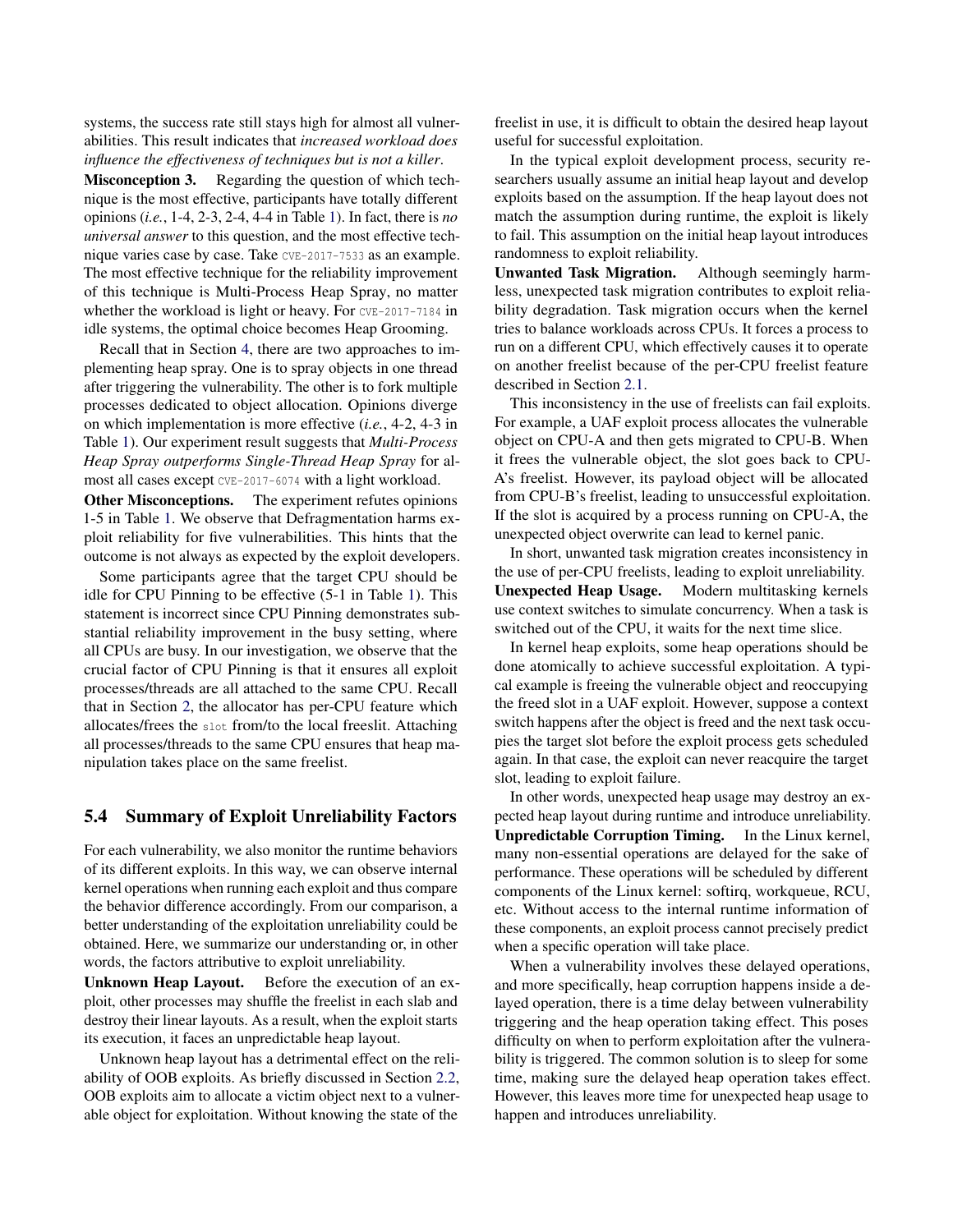## 6 Kernel Heap Exploit Model

Based on the discovered unreliability factors and the kernel attacks, we abstract the kernel heap exploit process as a *Kernel Heap Exploit Model*. This model explains the process of kernel heap exploitation, spanning from the moment that an exploit starts to interact with a vulnerable system to the moment that the exploit successfully triggers an attackercontrolled payload. It also includes all the possible failures occurring in the middle of the process. This model helps further zoom in on the cause of failure of a kernel heap exploit. In addition, it helps further delve into the reasons why a kernel heap stabilization technique succeeds or fails to improve kernel heap exploit reliability. Last but not least, it also helps instruct the development of new stabilization techniques or technique combinations that mitigate the unreliability issues for different types of kernel heap exploits.

As shown in Figure [1,](#page-9-1) the Kernel Heap Exploit Model is composed of 4 following stages:

- 1. Context Setup. An exploit prepares the necessary context to trigger a targeted vulnerability, *e.g.*, allocating a vulnerable object. Some kernel heap exploit stabilization techniques can be used in this stage to mitigate the unreliability factors (*e.g.*, unknown heap layout) and thus increase the exploit reliability.
- 2. Vulnerability Effect Delay. An exploit triggers the vulnerability by the end of context setup, but the heap layout may not change immediately. For example, for UAF and DF exploits, after an object free operation is invoked, the Linux kernel may delay the operation due to read-copy update (RCU) [\[15\]](#page-14-10). We call the period from when a vulnerability is triggered to when the corresponding heap operation takes effect *vulnerability effect delay*. Specifically, at this stage, the vulnerable object will be freed for UAF and DF exploits, the vulnerable object will be overflowed for OOB-Object exploits, and the freelist will be overwritten for OOB-Freelist exploits.
- 3. Allocator Bracing. After the heap operation takes effect, the memory allocator may transit to a corrupted state, especially for UAF, DF, and OOB-Freelist exploits. In this case, the exploit must restore the allocator from the corrupted state before the kernel detects the anomaly and turn panic, thus failing the exploit.
- 4. Final Preparation. At this stage, the unstable heap manipulation is finished. Some exploits will perform final preparations (*e.g.*, modifying payload objects) to obtain control flow hijacking primitives.

There are two following types of critical phrases that may contain unreliability factors:

1. Slot-critical Phase. This phase starts when a target slot is open and ends when the slot is filled by the target object. In this phase, the target slot is at risk of being occupied by other objects from other tasks.

The slot-critical phase takes place at different stages for different types of exploits. For UAF and DF exploits, this phase happens after the vulnerability-triggering operations take effect, as the vulnerable object will be freed and other tasks may compete for the slot. For OOB-Object exploits and OOB-Freelist exploits, this phase happens before the vulnerability-triggering operations take effect, because OOB exploits allocate vulnerable objects before the vulnerability-triggering operations take effect.

2. Allocator-Critical Phase. In this phase, the allocator is in a corrupted state due to the operations of an exploit. This is critical to exploitation success because the kernel may detect the anomaly and panic when it tries to use the allocator. A successful exploit should restore the allocator from a corrupted state before it is caught by the kernel. Similar to the slot-critical phase, this phase also occurs at different stages for different types of exploits. For DF exploits, it happens at the same stage of the slot-critical phase because releasing a vulnerable object twice will corrupt the memory allocator. For UAF exploits, the allocator-critical phase occurs after the object release operation takes effect if the exploits tamper with the freelist. For OOB-Freelist, this phase happens after the slot-critical phase because overwriting the freelist will cause the allocator corruption issue. For OOB-Object, the allocator-critical phase does not exist because overflowing to the adjacent object does not invoke the memory allocator.

#### <span id="page-8-0"></span>6.1 Exploit Stabilization Success and Failure

Using the Kernel Heap Exploit Model, we revisit the experiment results and investigate the success or failure of each technique. We discover that each technique improves exploitation reliability by mitigating at least one unreliability factor (Section [5.4\)](#page-7-0), which suggests the comprehensiveness of the factor synthesis. In this subsection, we present the investigation result for each stabilization technique.

Defragmentation. This technique is used at the context setup stage when the kernel heap layout is unknown to the exploit. It drains the current per-CPU freelist and fills all half-full slabs to force the creation of a fresh freelist with a deterministic layout. Since OOB exploits require victim objects adjacent to the vulnerable objects, a deterministic freelist layout significantly increases the possibility of placing both objects at the right spots and improves exploit reliability.

UAF and DF exploits, on the other hand, do not require a specific heap layout. Therefore, the exploit reliability remains or even reduces in some cases, as illustrated in Table [3.](#page-5-0) We discover that this downgrade usually occurs when the technique is used *after* the allocation of vulnerable objects. After a vulnerable object is allocated, Defragmentation drains the current freelist and replaces the current freelist with a new freelist. In UAF and DF exploitation, when the vulnerable object is freed, the slot goes back to the slab freelist rather than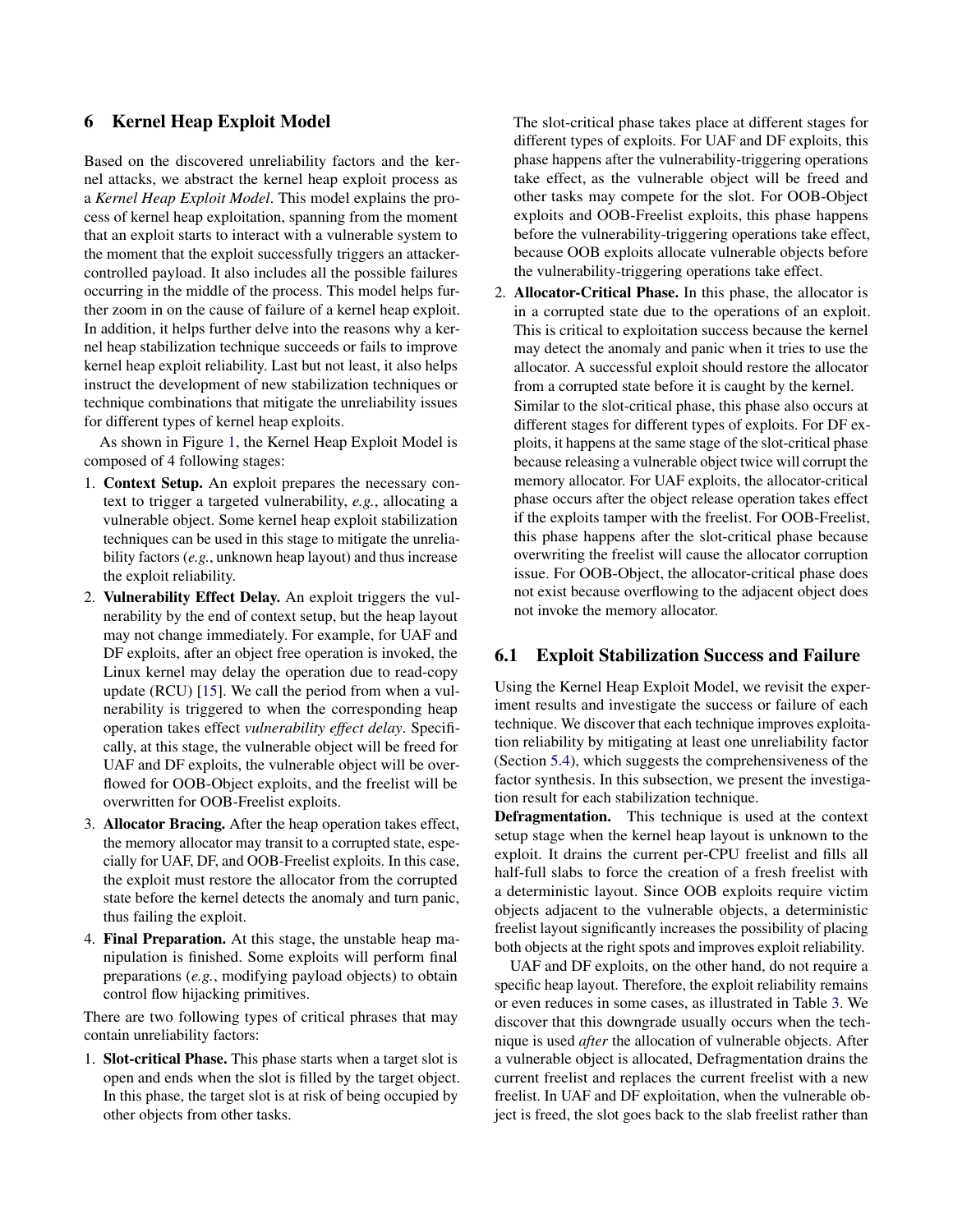<span id="page-9-1"></span>

Figure 1: The Kernel Heap Exploit Model with different types of exploits and the critical phases.

the current per-CPU freelist, which poses difficulties in obtaining and overwriting the target slot, and thus downgrading exploit reliability.

Heap Grooming. Similar to Defragmentation, Heap Grooming works at the context setup stage and mitigates the Unknown Heap Layout unreliability factor. Consequently, Heap Grooming improves the reliability of OOB exploits.

Single-Thread Heap Spray. This technique improves exploit reliability by mitigating multiple unreliability factors mentioned above. These factors include Unknown Heap Layout, Unexpected Heap Usage, and Unpredictable Corruption Timing. To be more specific, Single-Thread Heap Spray mitigates Unknown Heap Layout by spraying a large number of payload objects, exhaustively searching for the target slot in the heap. It also remediates Unexpected Heap Usage since it can drain unexpected free slots and continue searching for the target slot during runtime. Furthermore, when the vulnerability involves delayed operations, the technique can also constantly allocate payload objects. This increases the chance to land a payload object when critical phases start, making an exploit resistant to Unpredictable Corruption Timing. Because of so many unreliability factors mitigated, as we observe from Table [3,](#page-5-0) Single-Thread Heap Spray is able to improve exploit reliability significantly in most cases.

Although Single-Thread Heap Spray demonstrates substantial reliability improvement, it can still fail if unexpected allocation or unwanted task migration happens during spray. For example, if an unexpected object allocation occupies the target slot, heap spray cannot reclaim the slot. Also, if the spray process is migrated to another CPU during runtime because of the per-CPU freelist feature ([§2.1\)](#page-1-3), it will inevitably spray on the new CPU's freelist, thus failing the exploit.

Multi-Process Heap Spray. Multi-Process Heap Spray is designed to mitigate the weakness of Single-Thread Heap Spray while preserving its strength. It occupies all CPU's runqueue ([§2.1\)](#page-1-3) with processes doing heap spray.

It mitigates unexpected allocations by preventing other processes, which may introduce unexpected allocations, from getting scheduled. This is because all CPU's runqueue is filled with spray processes. When the scheduler decides the next task to run, the task is likely a spray process.

Likewise, Multi-Process Heap Spray remediates Unwanted Task Migration by forcing the scheduler to run a spray process after the current spray process is migrated to another CPU.

Although this technique seems to mitigate all unreliability factors mentioned above, it works at a cost. Launching many processes shortens the time slice each process can have at a time, which increases the chance of occurrence for a context switch, resulting in more unexpected heap usage from the kernel itself. As a result, Multi-Process Heap Spray is a double-edged sword for exploit reliability. When the baseline exploit is unreliable, this technique is able to boost the reliability by a huge margin. However, when the baseline exploits are already reliable, it may introduce a slight reliability degradation to the exploits.

CPU Pinning. Due to the per-slab freelist implementation ([§2.1\)](#page-1-3), a freed slot goes back to its per-slab freelist. Exploit processes can migrate to different CPUs during execution due to task migration. When the exploit process frees a victim object, the target slot goes back to the original CPU's freelist, whereas its allocation happens in the new CPU's freelist. For this reason, the exploit process can never obtain the target slot, thus failing the exploitation.

CPU Pinning forces an exploit process to run on a specific CPU, which effectively forces it to use the same CPU freelist. Consequently, it is able to improve exploit reliability significantly in some cases.

## <span id="page-9-0"></span>7 New Technique and Compositions

As shown in Section [6.1,](#page-8-0) Kernel Heap Exploit Model helps us better understand the reason behind the success and failure of stabilization techniques. Going beyond enriching our under-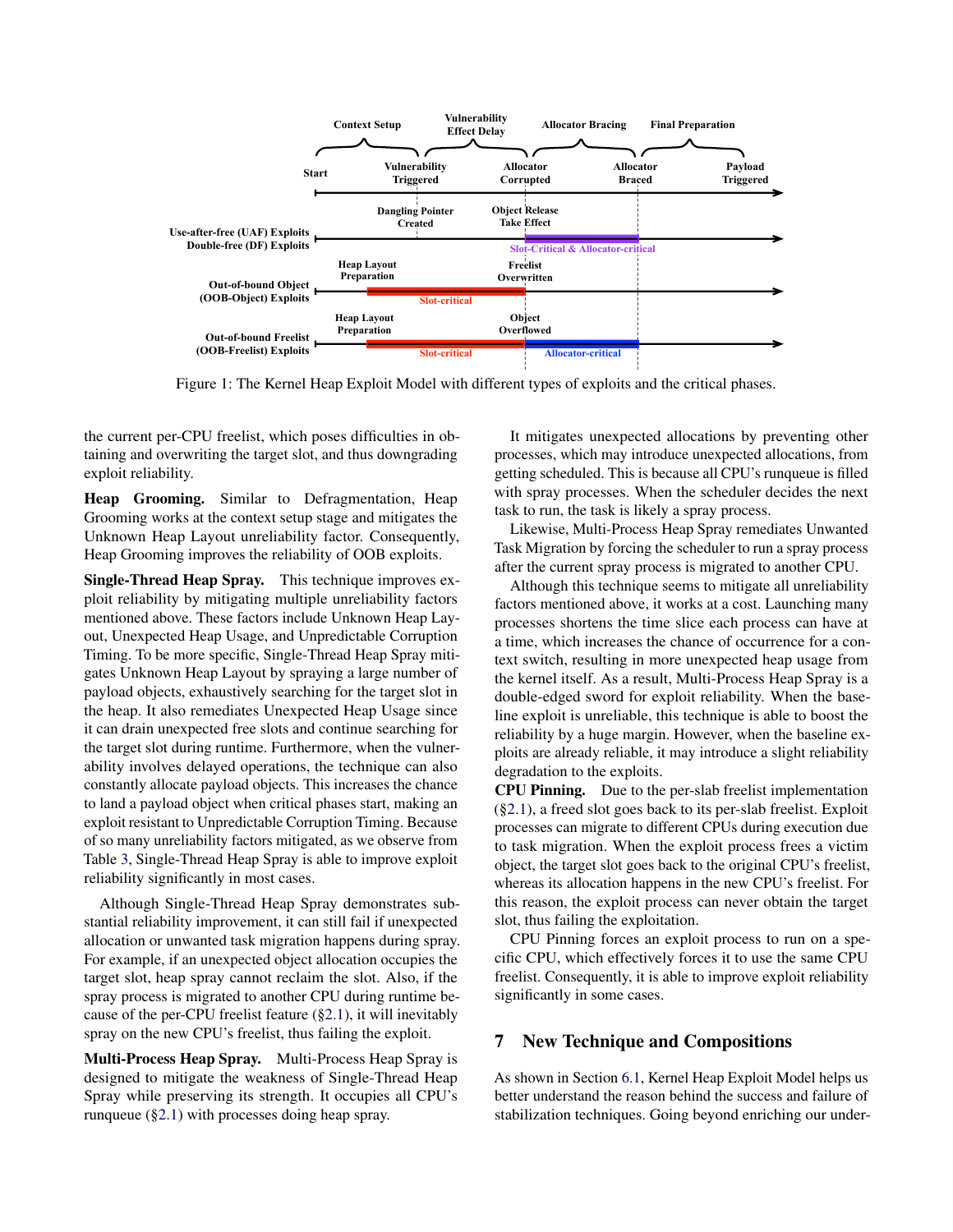<span id="page-10-1"></span>

|             |            |                 | Idle          | <b>Busy</b>     |               |  |
|-------------|------------|-----------------|---------------|-----------------|---------------|--|
| <b>Type</b> | <b>CVE</b> | <b>Baseline</b> | C.C.          | <b>Baseline</b> | C.C.          |  |
| OOB         | 2017-7184  | $33.51\%$       | 34.26% [+]    | 5.37%           | $10.11\%$ [+] |  |
| OOB         | 2016-6187  | 32.89%          | 32.91% [+]    | 2.49%           | 16.03% [+]    |  |
| OOB         | 2010-2959  | 22.09%          | 22.29% [+]    | 5.83%           | 39.06% [+]    |  |
| OOB         | 2017-7308  | 0.04%           | $0.06\%$ [+1] | $0.00\%$        | $0.00\%$ [=1  |  |
| <b>UAF</b>  | 2018-6555  | 89.98%          | 93.92% [+]    | 61.92%          | 82.08% [+]    |  |
| UAF         | 2017-8824  | 97.64%          | 99.44% [+]    | 93.70%          | 98.82% [+]    |  |
| <b>UAF</b>  | 2017-11176 | 92.17%          | 99.71% [+]    | 2.06%           | $11.51\%$ [+] |  |
| DF          | 2017-2636  | 95.96%          | $96.06\%$ [+] | 93.26%          | $97.26\%$ [+] |  |
| DF          | 2017-6074  | 98.50%          | 99.24% [+]    | 66.16%          | 93.68% [+]    |  |

Table 4: Exploit reliability of Context Conservation (C.C.)

<span id="page-10-2"></span>

| Type | <b>CVE</b><br><b>Baseline</b> |          | <b>Defragment</b>    | C.C.     | $D.+C.C.$ |
|------|-------------------------------|----------|----------------------|----------|-----------|
|      |                               |          | <b>In Idle State</b> |          |           |
| OOB  | 2017-7184                     | 33.51%   | 99.46%               | 34.26%   | 99.23%    |
| OOB  | 2016-6187                     | 32.89%   | 99.63%               | 32.91%   | 99.63%    |
| OOB  | 2010-2959                     | 22.09%   | 99.37%               | 22.29%   | 99.46%    |
| OOB  | 2017-7308                     | 0.04%    | 0.32%                | 0.06%    | 13.14%    |
|      |                               |          | <b>In Busy State</b> |          |           |
| OOB  | 2017-7184                     | 5.37%    | 25.00%               | 10.11%   | 65.49%    |
| OOB  | 2016-6187                     | 2.49%    | 9.89%                | 16.03%   | 56.94%    |
| OOB  | 2010-2959                     | 5.83%    | 20.09%               | 39.06%   | 76.77%    |
| OOB  | 2017-7308                     | $0.00\%$ | $0.00\%$             | $0.00\%$ | 0.10%     |

Table 5: Exploit reliability of Defragmentation (Defragment), Context Conservation (C.C.), and its combination (D.+C.C.)

standing, the model can also help us create new techniques — in a solo or a compositing way — to stabilize exploits further. In this section, we present a new stabilization technique called Context Conservation and a series of combinations of stabilization techniques that improve exploit reliability.

## 7.1 Context Conservation

Taking advantage of Kernel Heap Exploit Model, we realize that context switches may influence the two critical phases in the way that the critical phases will last until the exploit process gets rescheduled and completed. This prolonged critical phase gives competitor processes more chance to occupy the target slot or crash the allocator.

Guided by insights derived from the model, we designed a novel stabilization technique — Context Conservation — that aims to avoid context switches during critical phases.

Context Conservation consists of two parts. First, it removes or relocates unnecessary code from critical phases. It is common to see code for context setup, debugging, and even sleep calls in critical phases. These unnecessary code snippets prolong the critical phase, increase the chance of context switch, and thus harm exploit reliability. By deleting or relocating the unnecessary code, one could shorten the critical phase and thus reduce the possibility that the context switch occurs in the critical phase.

Second, it injects a stub into the exploit process to predict when a fresh time slice could be obtained. With this information, one will dedicate the fresh slice to the critical phase and thus avoid a critical stage spanning across multiple time slices. This design could further decrease the possibility of context switch occurrence in the critical phase. Specifically, we design Context Conservation as a loop that runs a stub. In each iteration, the stub measures the CPU's time stamp counter (TSC). If the context switch does not occur within the loop, then each iteration takes fewer cycles. Otherwise, in specific iterations, the stub could observe many cycles caused by the CPU executing other processes. Using this cycle difference as an indicator, the security researchers could potentially dedicate a fresh time slice to the critical phase, ensuring no context switch takes a negative impact upon exploitation reliability.

To validate the novelty of Context Conservation, we checked with the interviewed experts, and we got the confirmation that this technique is novel. We also explored existing writeups and publicly available exploits and found no literature demonstrating this technique.

Applicability. Applying Context Conservation to kernel exploits requires the awareness of when the memory corruption occurs because the technique is designed to work during a critical phase. Therefore, Context Conservation cannot be applied to all vulnerabilities. Instead, it only works for exploits where the memory corruption time is predictable.

Evaluation. We evaluated Context Conservation on all applicable vulnerabilities and compared it against the baseline. As shown in Table [4,](#page-10-1) Context Conservation outperforms the baseline for all but one vulnerabilities and performs equally for the single exception.

Furthermore, we observe that Context Conservation does not improve the reliability of OOB exploits as effectively as UAF and DF. Heap layout is critical to OOB exploits as the victim object must be placed adjacent to the vulnerable object. While Context Conservation decreases heap layout changes caused by context switches, heap layout can still be changed by other factors. Therefore, the reliability of OOB exploits cannot be significantly improved by Context Conservation.

Inspired by the above investigation, we hypothesize that combining Context Conservation and Defragmentation will significantly improve OOB exploits as Defragmentation will help mitigate the heap layout issue caused by other factors. We validate this hypothesis and show the result in Table [5.](#page-10-2) As we can observe, the combination of Context Conservation and Defragmentation demonstrates a more significant improvement in exploitation reliability.

# <span id="page-10-0"></span>7.2 Compositing Stabilization Techniques

The kernel heap exploit model and the evaluation result indicate that each individual technique mitigates different unreliability factors to different degrees. As such, we further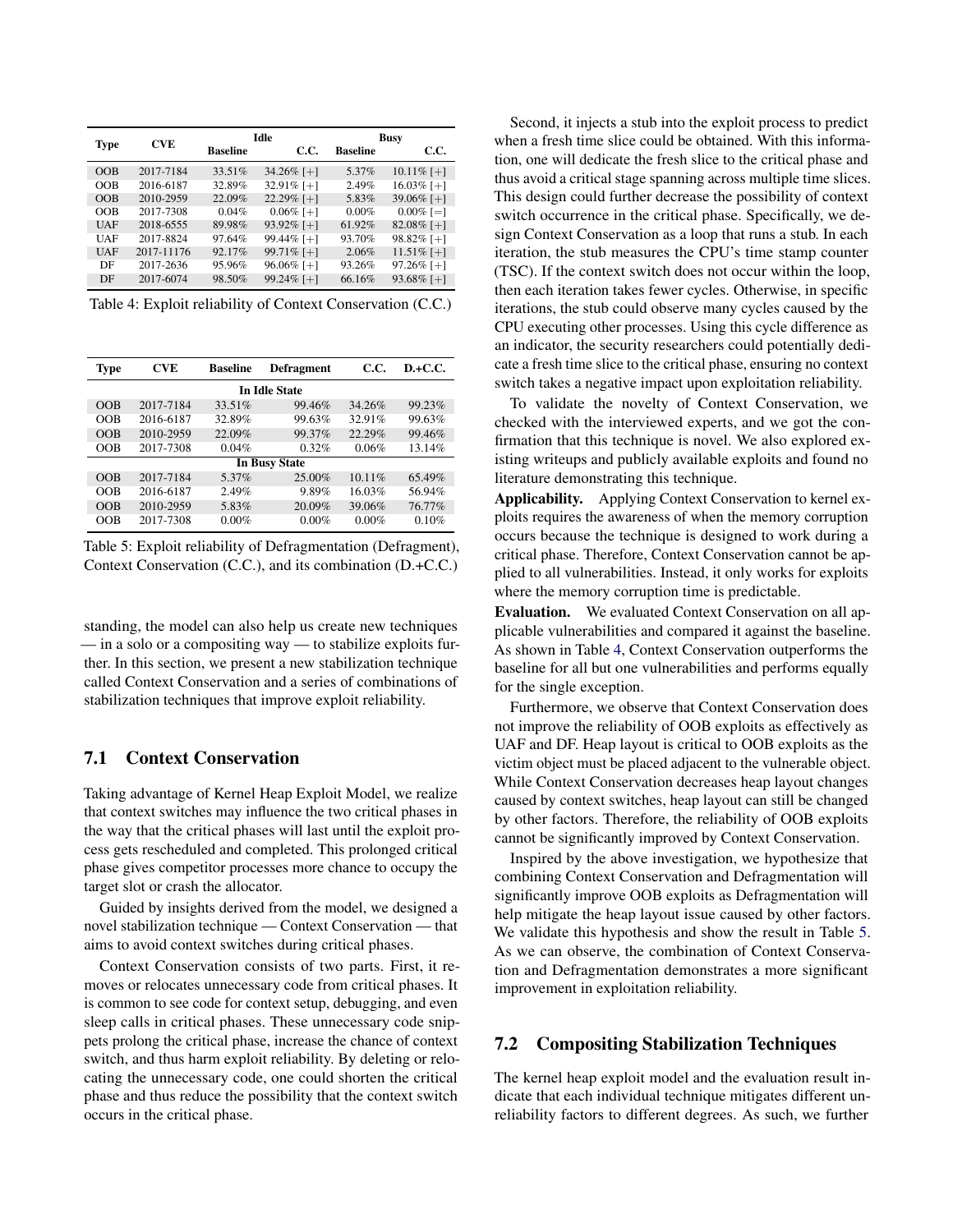<span id="page-11-0"></span>

| <b>Type</b> | <b>CVE</b> | <b>Baseline</b> | Idle<br><b>Real-World</b> | <b>Combo</b>   | <b>Baseline</b> | <b>Busy</b><br><b>Real-World</b> | Combo          | R.W. Tech        | Combo Tech     |
|-------------|------------|-----------------|---------------------------|----------------|-----------------|----------------------------------|----------------|------------------|----------------|
| OOB         | 2017-7533  | 20.43%          | N/A                       | $95.37\%$ [+]  | 7.86%           | N/A                              | 82.60% [+]     | N/A              | 0466           |
| <b>OOB</b>  | 2017-7184  | 33.51\%         | N/A                       | $97.86\%$ [+]  | 5.37%           | N/A                              | $77.74\%$ [+]  | N/A              | 1000           |
| OOB         | 2016-6187  | 32.89%          | 99.34\% [+]               | 99.89% [+]     | 2.49%           | $0.46\%$ [-]                     | $60.63\%$ [+]  | $\mathbf{D}$     | 056            |
| OOB         | 2010-2959  | 22.09%          | $92.94\%$ [+]             | $99.57\%$ [+]  | 5.83%           | $88.54\%$ [+]                    | $95.09\%$ [+]  | $\mathcal{D}(3)$ | 0466           |
| OOB         | 2017-7308  | $0.04\%$        | $67.92\%$ [+]             | 84.90% [+]     | $0.00\%$        | $0.00\%$ [=]                     | $0.76\%$ [+]   | $\mathbf{0}$     | 0466           |
| <b>UAF</b>  | 2018-6555  | 89.98%          | $55.00\%$ [-1]            | 100.00% [+]    | 61.92%          | $58.18\%$ [-1]                   | $100.00\%$ [+] | $\circled{3}$    | 4000           |
| <b>UAF</b>  | 2016-8655  | 96.06%          | $84.54\%$ [-1]            | $99.96\%$ [+]  | $0.28\%$        | $83.28\%$ [+]                    | $99.54\%$ [+]  | $\circled{3}$    | $\circledcirc$ |
| <b>UAF</b>  | 2017-15649 | 13.82%          | 99.68% [+]                | $99.96\%$ [+]  | 18.34%          | $98.78\%$ [+1]                   | 99.74% [+]     | $\circled{4}$    | $\circledast$  |
| UAF         | 2016-4557  | 99.34%          | N/A                       | 100.00% [+]    | 22.80%          | N/A                              | $99.09\%$ [+]  | N/A              | $\circledcirc$ |
| <b>UAF</b>  | 2017-8824  | 97.64%          | $65.16\%$ [-1]            | $99.56\%$ [+]  | 93.70%          | $61.32\%$ [-1]                   | 99.68% [+]     | $\mathbf{0}$     | 4000           |
| <b>UAF</b>  | 2016-0728  | 1.48%           | 76.68% [+]                | $100.00\%$ [+] | 0.14%           | $34.22\%$ [+]                    | 99.48% [+]     | $\circled{4}$    | $\circledast$  |
| UAF         | 2017-10661 | 31.98%          | 44.96% [ $+$ ]            | $95.96\%$ [+]  | $0.18\%$        | 4.60\% [+]                       | $88.18\%$ [+]  | $\circled{3}$    | $\circledast$  |
| <b>UAF</b>  | 2016-10150 | $0.74\%$        | 72.56% [ $+$ ]            | 99.88% [ $+$ ] | 47.62%          | $81.20\%$ [+]                    | 88.48% [+]     | $\circled{4}$    | $\circledcirc$ |
| <b>UAF</b>  | 2017-11176 | 92.17%          | $98.23\%$ [+]             | $100.00\%$ [+] | 2.06%           | $51.31\%$ [+]                    | $96.57\%$ [+]  | $\circledast$    | 4000           |
| DF          | 2017-2636  | 95.96%          | N/A                       | 99.80\% [+]    | 93.26%          | N/A                              | 98.80% [+]     | N/A              | 466            |
| DF          | 2017-6074  | 98.50%          | 99.14\% [+]               | $92.14\%$ [-1] | 66.16%          | $89.76\%$ [+]                    | $87.66\%$ [+]  | $\circledcirc$   | 466            |
| DF          | 2017-8890  | 51.96%          | N/A                       | $80.92\%$ [+]  | $6.14\%$        | N/A                              | 72.04\% [+]    | N/A              | $\circledcirc$ |

Table 6: Performance of the combined stabilization techniques in idle and busy settings. The numbers represent the following respect techniques: ① Defragmentation, ② Heap Grooming, ③ Single-Thread Heap Spray, ④ Multi-Process Heap Spray, ⑤ CPU Pinning, and ⑥ Context Conservation. The columns "R.W. Tech" and "Combo Tech" indicate the stabilization techniques combined in the real-world exploits and composite exploits, respectively. Note that for some vulnerabilities, the real-world exploits are unavailable. The reason is some real-world exploits are not end-to-end exploits. Although we derive baseline exploits from them, these incomplete real-world exploits, without major re-engineering, cannot perform successful end-to-end exploitation. We exclude these incomplete exploits from the evaluation.

explore the combination of multiple stabilization techniques and quantify the performance of the combined approach.

Based on our experiment result and Kernel Heap Exploit Model, we choose Defragmentation, CPU Pinning, Context Conservation, and Multi-Process Heap Spray to construct our stabilization composition technique. The rationale behind our selection is that, these 4 techniques nicely complement each other in mitigating different unreliability factors. Defragmentation eases the Unknown Heap Layout factor. CPU Pinning mitigates the impact of Unwanted Task Migration factor. Context Conservation and Multi-Process Heap Spray reduce the impact of Unexpected Heap Usage and Unknown Corruption Timing, respectively. It should be noted that we exclude Single-Thread Heap Spray and Heap Grooming because our aforementioned experiment result indicates that, overall, they underperform their alternative stabilization techniques — Defragmentation and Multi-Process Heap Spray (although they outperform other methods for some test cases).

Table [6](#page-11-0) shows the performance of our combined stabilization technique. The combination of the 4 selected techniques cannot work for all vulnerabilities because the condition of triggering some vulnerabilities hinders the adoption of some techniques. For such scenarios, we exclude the corresponding stabilization method and preserve only those applicable.

Among all 17 vulnerabilities, the combined approach improves reliability for all baseline exploits in idle and busy settings except for the baseline exploit against the vulnerability CVE-2017-6074. Compared with the baseline exploits' success rates, the combined approach demonstrates a 135.53% exploitation reliability improvement (baseline: 38.61% vs. composition method: 90.94%). It indicates that the combined approach could be an effective method to stabilize exploits against nearly arbitrary vulnerabilities.

We also observe from Table [6](#page-11-0) that exploits enhanced by our composition method also outperform the real-world exploits in terms of the exploitation success rate (real-world: 54.30% vs. composition method: 91.15%). In this work, we gathered these real-world exploits from the Internet. These exploits are crafted by professional security researchers. As such, the superiority over real-world exploits implies that the stabilization method derived from a systematic study could better improve an exploit's stabilization than ad-hoc methods commonly adopted by security practitioners.

We investigated the exploit for CVE-2016-10150 to understand why the combined technique improves its reliability drastically, especially in busy systems. In this exploit, the exploit thread and the spray thread must remain different due to the nature of the vulnerability. Since the exploit thread and the spray thread both do intensive work, the Linux kernel will mark them as both heavy tasks and migrate one of them to another CPU for workload balancing, which hurts exploit reliability. Our investigation shows that this is also the reason why Single-Thread Heap Spray performs worse than the baseline for this CVE: its spray thread performs more intensive work and is more likely to be migrated compared with the baseline. CPU Pinning forces the two threads to run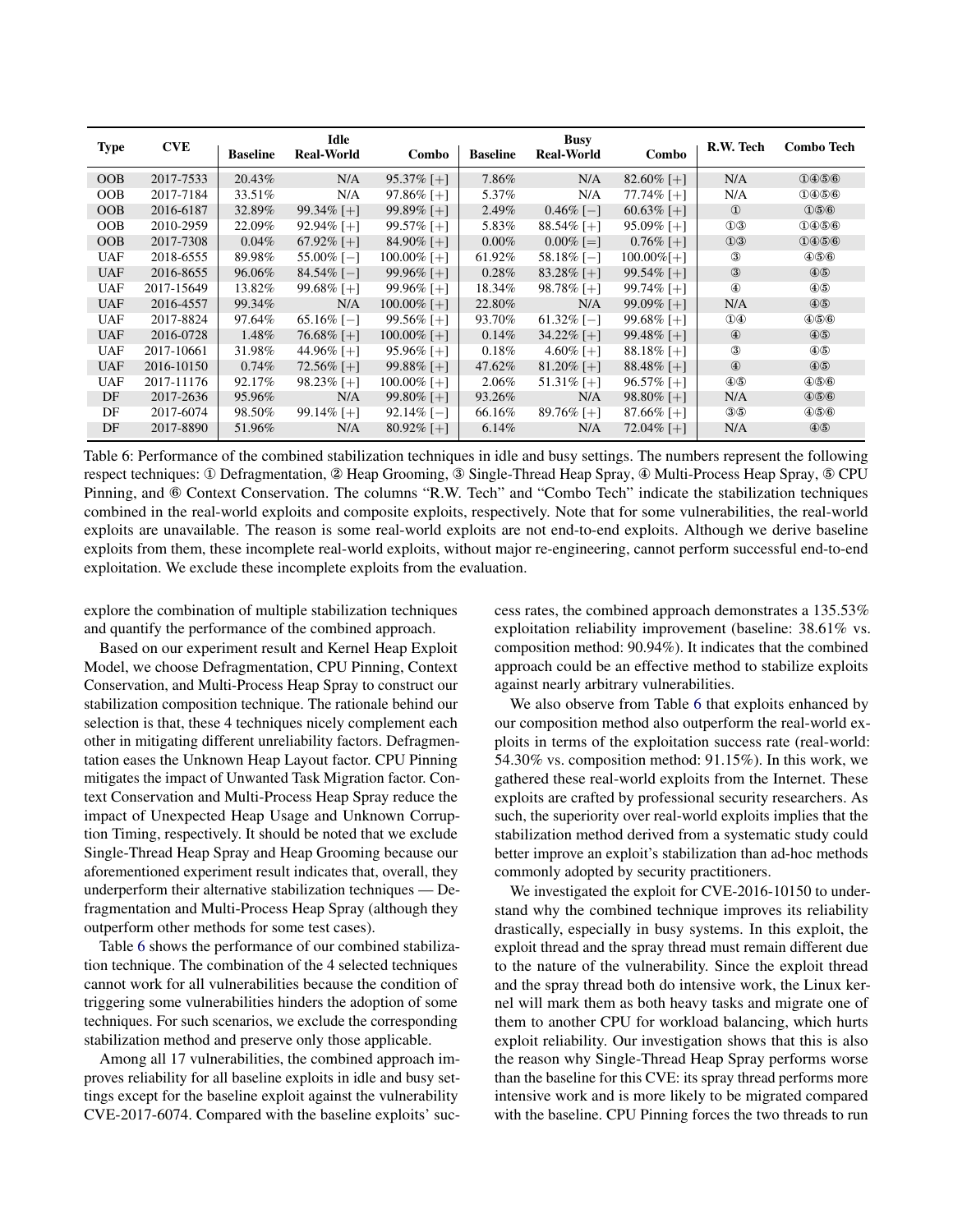on the same CPU, thus avoiding the unwanted migration and improving reliability significantly as shown in Table [3.](#page-5-0) With both threads pinned to the same CPU, adding Multi-Process Heap Spray increases the chance of hitting the target slot and further improves the reliability.

Our composition method fails to improve reliability for the baseline exploit against CVE-2017-6074, especially in the idle setting. In addition, for the same case, the compositionmethod-enhanced exploit outperforms baseline exploits in the busy setting. However, its reliability improvement is lower than that of the real-world exploit. To understand the reason behind this observation, we manually inspect both exploits. Our discovery aligns with our early conclusion — Multi-Process Heap Spray is a double-edge sword. In the idle setup, it introduces unnecessary additional workload, harming the reliability of the baseline exploit. On the contrary, in the busy mode, though Multi-Process Heap Spray imposes additional workload, which harms exploitation reliability, it also reduces the impact of workload imposed by other processes, improving the baseline exploit reliability to some extent. This explains why the real-world exploit using Single-Thread Heap Spray demonstrates better reliability improvement.

#### 8 Discussion and Future Work

Insights on Defense. Due to limited manpower, patches to vulnerabilities are prioritized by the security impact of the reported vulnerabilities [\[41\]](#page-15-4). In current security impact assessment systems (*i.e.*, Common Vulnerability Scoring System [\[14\]](#page-14-11), or CVSS score in short), exploit reliability serves as an important factor. Misunderstanding exploit reliability may mislead developers by presenting a severe vulnerability that can be exploited reliably as low security impact. In practice, the false security impact assessment may mislead downstream kernel developers and lead them to de-prioritize the patches to severe vulnerabilities because of the low CVSS score. Our systematic study assists developers to clearly understand the kernel exploit reliability issue, helping them to correctly prioritize patches to vulnerabilities.

Real-world Systems. We used two system workloads, namely, idle and busy, to demonstrate reliability variation under different workloads for each stabilization technique. Such a setup does not reflect the reliability of each stabilization technique on real-world systems because real-world systems can have idle and busy workloads intertwining with each other. As part of our future work, we will design more systematic experiments to understand exploit reliability under the real-world workload.

Kernel Heap Exploit Reliability for Other Operating Systems. This paper focuses on Linux operating systems, aiming to understand the kernel heap exploit reliability issues rooted in Linux kernel. However, kernel heap exploit reliability issue also exists in other operating systems such as Windows. For example, Windows exploit developers propose

to use heap data repairing and memory alignment to improve the reliability of exploit against CVE-2015-0057 in Windows [\[40\]](#page-15-5). We will study this research problem for other operating systems in the future.

Exploit Stabilization Techniques Combinations. Another research direction is to study the composition of exploit stabilization techniques to further improve exploit reliability. As pointed out in Section [7.2,](#page-10-0) combining multiple individual exploit stabilization techniques helps to improve exploit reliability. However, it is hard to justify that our method is the *best* combination because one should evaluate all the possible technique combinations to draw the conclusion.

One may argue that instead of trying all combinations, we could add techniques incrementally. For example, we could test Defragmentation with Heap Grooming first; if the result is better than Defragmentation alone, we continue to add more techniques; otherwise, we withdraw Heap Grooming. However, such an incremental approach will not work. In our study, we observe that techniques are not independent of each other. Some techniques rely on the existence of other techniques to further improve reliability; themselves alone do not improve reliability significantly in some settings. Moreover, techniques behave differently for different vulnerability types. There may not be a single combination that performs the best for all vulnerabilities. Given the problem complexity, we leave the study of combinations of exploit stabilization techniques as separate research for future work.

#### 9 Related Work

Here, we summarize the works most relevant to ours and discuss their difference from ours.

Kernel Exploitability Assessment. There are a rich collection of research works on kernel exploitation. From technical perspectives, kernel exploitability assessment research could be categorized into three sub-areas below.

The first research area is to explore the capability of vulnerabilities. FUZE [\[43\]](#page-15-1) searches for new use sites of UAF vulnerabilities using under-context fuzzing and further employs symbolic execution to identify exploitable primitives implied by the new use sites. KOOBE [\[20\]](#page-14-12) retrieves the corruption capabilities of an OOB vulnerability manifested in the PoC programs and discloses hidden capabilities using capability-guided fuzzing. Yonchan et al. [\[32\]](#page-14-13) increase the success rate of triggering race condition vulnerabilities by invoking inter-process interrupts to enlarge the time window.

The second research area is to obtain exploitable primitives. For UAF vulnerabilities, Xu et al. [\[44\]](#page-15-3) use two memory collision mechanisms to occupy the freed memory region in the kernel. Lu et al. [\[34\]](#page-15-6) exploit use-before-initialization vulnerabilities using deterministic stack spraying and reliable exhaustive memory spraying. To take one step forward, Cho et al. [\[23\]](#page-14-14) further propose to make use of eBPF functionality in the kernel for stack spraying. SLAKE [\[22\]](#page-14-15) assists the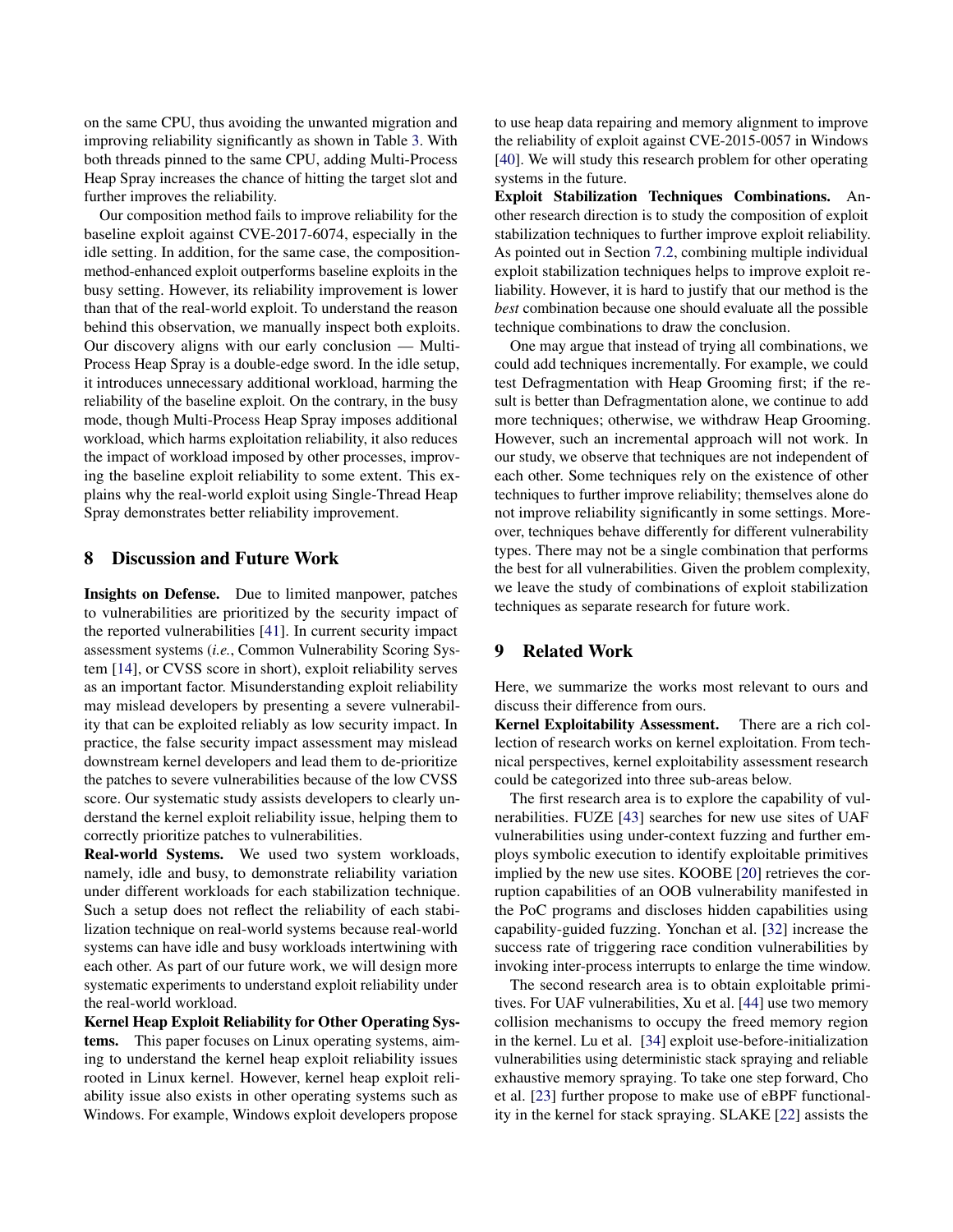exploitation of slab-based vulnerabilities by first building a database of kernel objects and then systematically manipulating the layout of kernel heap by using the kernel objects in the database.

The third research area is to bypass mitigations in the kernel. ret2dir [\[30\]](#page-14-1) utilizes physical memory mapped to kernel space for payload injection. KEPLER [\[42\]](#page-15-0) uses communication channels between kernel space and user space to leak stack canary and inject payload to kernel stack for ROP programming. ELOISE [\[21\]](#page-14-0) leverages a special but prevailing type of structure to bypass KASLR and heap cookie protector. Relying on hardware side channel attacks, [\[25,](#page-14-16) [28,](#page-14-17) [29,](#page-14-18) [33\]](#page-14-19) circumvent KASLR without triggering SMEP/SMAP. Exploit Generation Techniques. In the past decade, re-

searchers have explored exploit generation approaches.

Brumley et al. [\[17,](#page-14-20) [19\]](#page-14-21) proposed preconditioned symbolic execution to automatically generate exploits for stack overflow and format string vulnerabilities. Bao et al. [\[18\]](#page-14-22) developed shellcode layout remediation and path kneading approaches that automatically transplant existing shellcode to the target vulnerability. The Shellphish team designed Pov-Fuzzer and Rex to turn crashes into exploits [\[36,](#page-15-7) [37,](#page-15-8) [38\]](#page-15-9). Pov-Fuzzer keeps mutating input and, at the same time, observing how the input influences the crash. Following this work, Rex symbolically executes the input with the purpose of jumping to a shellcode prepared in advance. Heelan et al. focus on heap buffer overflow vulnerabilities in user space programs. SHRIKE [\[26\]](#page-14-23) uses regression tests to learn how to automate heap layout manipulation and corrupt the sensitive pointers. They further improve their proposed approach by using a genetic algorithm to replace the random search algorithm in Gollum [\[27\]](#page-14-24) for exploiting heap overflow vulnerabilities in language interpreters. With a similar goal, Revery [\[39\]](#page-15-10) also explores exploitable memory layouts for vulnerabilities in user space programs by using fuzz testing along with a program synthesis method to guide the construction of a working exploit. HeapHopper [\[24\]](#page-14-25) and Insu et al. [\[45\]](#page-15-11) discover new exploitation primitives in the heap allocator, providing heap operations and attack capabilities as actions, driving the heap allocator to execute until primitives such as arbitrary write or overlapped chunks are identified.

Our work is fundamentally different from those above. Rather than concentrating on exploit generation, our work studies the reliability problem in exploitation. To the best of our knowledge, this is the first work that explores and studies exploitation stabilization techniques.

## 10 Conclusion

The reliability of Linux kernel exploits heavily rely on security researchers' experiences and their opinions on exploit stabilization techniques. In this research, we surprisingly discover that security researchers' opinions on exploit stabilization techniques are diverse. Besides, we also observe that even

those security researchers with extensive experience in Linux kernel exploitation research have incorrect intuitions towards how to use exploit stabilization techniques and under what conditions the stabilization techniques could work. Through a comprehensive, systematic study, this research work analyzes existing stabilization techniques thoroughly and identifies the working condition of each exploit stabilization technique. We show that the discovery from our study could help experienced security researchers better understand stabilization techniques. In addition to the study, this research also proposes a new technique to improve exploit reliability. We show that by combining the new technique with existing stabilization techniques, we can craft exploits demonstrating much higher reliability than those crafted by security researchers. With this discovery in hand, we safely conclude that adopting exploit stabilization techniques correctly could significantly improve an exploit's reliability and thus benefit the accuracy of exploitability assessment.

### 11 Acknowledgement

We would like to thank our shepherd, Vasileios Kemerlis, and the anonymous reviewers for their helpful feedback. This material was supported by grants from Defense Advanced Research Projects Agency (DARPA) under Grant No. HR001118C0060, HR00112190093, and FA875019C0003, the Army Research Office (ARO) under Grant No. W911NF-17-1-0370, the National Science Foundation (NSF) under Grant No. 1954466 and 2000792, the Office of Naval Research (ONR) under Grant No. N00014-20-1-2008, the National Research Foundation of Korea (NRF) grant funded by the Korea government (MSIT) under Grant No. NRF-2021R1A4A1029650, and the 2020 IBM PhD Fellowship Program.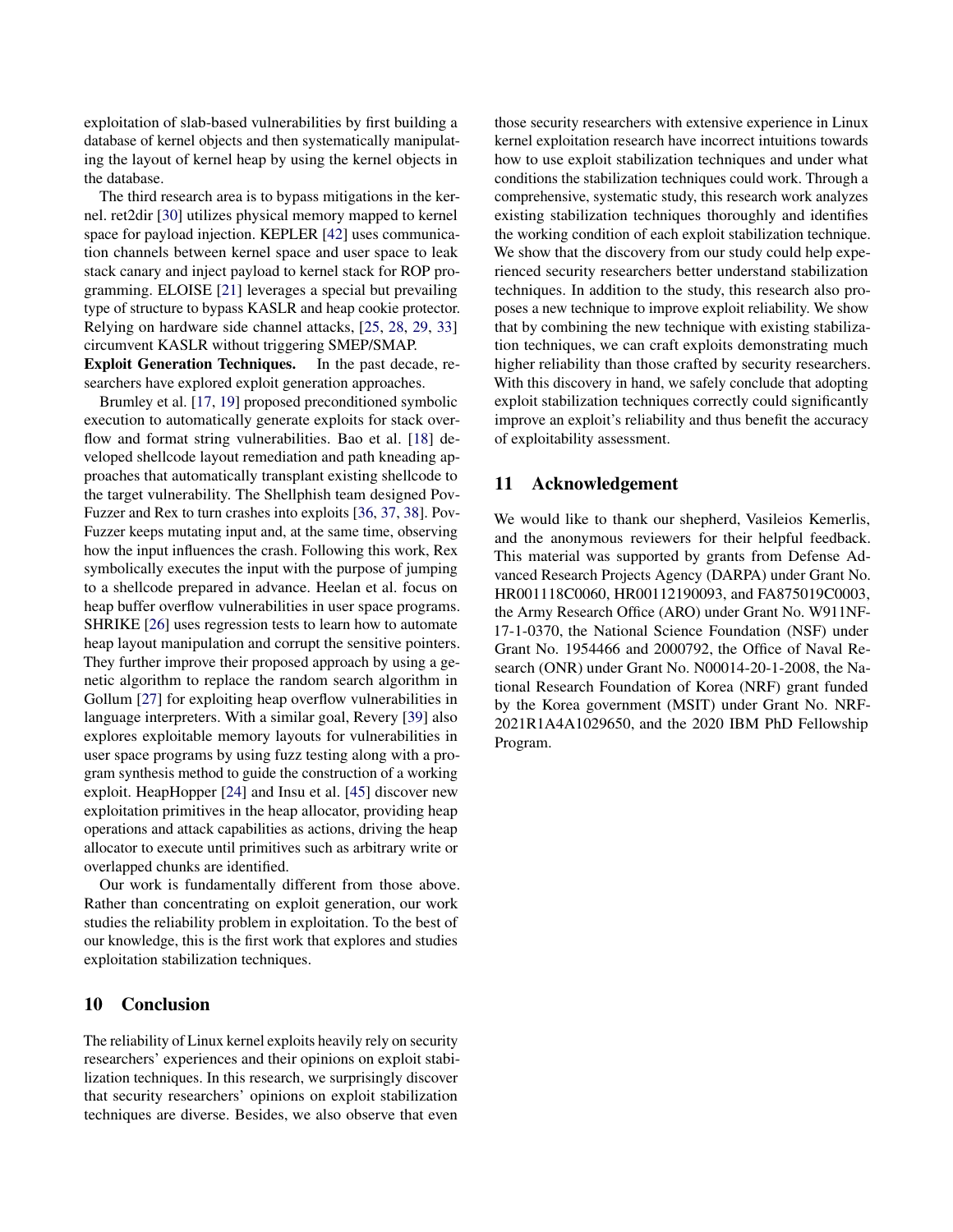## References

- <span id="page-14-2"></span>[1] CFS Scheduler — The Linux Kernel Documentation. https://www.kernel.[org/doc/html/latest/scheduler/](https://www.kernel.org/doc/html/latest/scheduler/sched-design-CFS.html) [sched-design-CFS](https://www.kernel.org/doc/html/latest/scheduler/sched-design-CFS.html).html.
- <span id="page-14-29"></span>[2] cve-2016-6187-poc/matreshka.c at master. [https:](https://github.com/vnik5287/cve-2016-6187-poc/blob/master/matreshka.c) //github.[com/vnik5287/cve-2016-6187-poc/blob/](https://github.com/vnik5287/cve-2016-6187-poc/blob/master/matreshka.c) [master/matreshka](https://github.com/vnik5287/cve-2016-6187-poc/blob/master/matreshka.c).c.
- <span id="page-14-26"></span>[3] cve-2017-11176/cve-2017-11176.c at master. [https:](https://github.com/lexfo/cve-2017-11176/blob/master/cve-2017-11176.c) //github.[com/lexfo/cve-2017-11176/blob/master/](https://github.com/lexfo/cve-2017-11176/blob/master/cve-2017-11176.c) [cve-2017-11176](https://github.com/lexfo/cve-2017-11176/blob/master/cve-2017-11176.c).c.
- <span id="page-14-4"></span>[4] kernel-exploitation/cve-2021-32606.md at main. https://github.[com/nrb547/kernel-exploitation/](https://github.com/nrb547/kernel-exploitation/blob/main/cve-2021-32606/cve-2021-32606.md) [blob/main/cve-2021-32606/cve-2021-32606](https://github.com/nrb547/kernel-exploitation/blob/main/cve-2021-32606/cve-2021-32606.md).md.
- <span id="page-14-30"></span>[5] Linux Kernel 4.4.0 (Ubuntu 14.04/16.04 x86-64) - AF\_PACKET Race Condition Privilege Escalation - Linux\_x86-64 local Exploit. [https://www](https://www.exploit-db.com/exploits/40871).exploitdb.[com/exploits/40871](https://www.exploit-db.com/exploits/40871).
- <span id="page-14-5"></span>[6] Linux Kernel 4.9 - TCP Socket Handling Use-After-Free (CVE-2019-15239). [https://pulsesecurity](https://pulsesecurity.co.nz/advisories/linux-kernel-4.9-tcpsocketsuaf).co.nz/ [advisories/linux-kernel-4](https://pulsesecurity.co.nz/advisories/linux-kernel-4.9-tcpsocketsuaf).9-tcpsocketsuaf.
- <span id="page-14-27"></span>[7] linux-kernel-exploits/cve-2016-0728.c at master. [https:](https://github.com/SecWiki/linux-kernel-exploits/blob/master/2016/CVE-2016-0728/cve-2016-0728.c) //github.[com/SecWiki/linux-kernel-exploits/blob/](https://github.com/SecWiki/linux-kernel-exploits/blob/master/2016/CVE-2016-0728/cve-2016-0728.c) [master/2016/CVE-2016-0728/cve-2016-0728](https://github.com/SecWiki/linux-kernel-exploits/blob/master/2016/CVE-2016-0728/cve-2016-0728.c).c.
- <span id="page-14-7"></span>[8] Linux\_kernel\_exploits/exp.c at master. [https:](https://github.com/ww9210/Linux_kernel_exploits/blob/master/cve-2016-10150/exp.c) //github.[com/ww9210/Linux\\_kernel\\_exploits/blob/](https://github.com/ww9210/Linux_kernel_exploits/blob/master/cve-2016-10150/exp.c) [master/cve-2016-10150/exp](https://github.com/ww9210/Linux_kernel_exploits/blob/master/cve-2016-10150/exp.c).c.
- <span id="page-14-8"></span>[9] Linux\_kernel\_exploits/exploit.c at master. [https:](https://github.com/ww9210/Linux_kernel_exploits/blob/master/cve-2017-15649/exploit.c) //github.[com/ww9210/Linux\\_kernel\\_exploits/blob/](https://github.com/ww9210/Linux_kernel_exploits/blob/master/cve-2017-15649/exploit.c) [master/cve-2017-15649/exploit](https://github.com/ww9210/Linux_kernel_exploits/blob/master/cve-2017-15649/exploit.c).c.
- <span id="page-14-6"></span>[10] New Old Bugs in the Linux Kernel. [https://blog](https://blog.grimm-co.com/2021/03/new-old-bugs-in-linux-kernel.html).grimmco.[com/2021/03/new-old-bugs-in-linux-kernel](https://blog.grimm-co.com/2021/03/new-old-bugs-in-linux-kernel.html).html.
- <span id="page-14-9"></span>[11] offensive\_poc/exploit.c at master. [https://github](https://github.com/hardenedlinux/offensive_poc/blob/master/CVE-2017-7533/exploit.c).com/ [hardenedlinux/offensive\\_poc/blob/master/CVE-](https://github.com/hardenedlinux/offensive_poc/blob/master/CVE-2017-7533/exploit.c)[2017-7533/exploit](https://github.com/hardenedlinux/offensive_poc/blob/master/CVE-2017-7533/exploit.c).c.
- <span id="page-14-31"></span>[12] p4nda's blog. http://p4nda.[top/2019/02/16/CVE-2017-](http://p4nda.top/2019/02/16/CVE-2017-7184/) [7184/](http://p4nda.top/2019/02/16/CVE-2017-7184/).
- <span id="page-14-28"></span>[13] SSD Advisory – IRDA Linux Driver UAF - SSD Secure Disclosure. [https://ssd-disclosure](https://ssd-disclosure.com/ssd-advisory-irda-linux-driver-uaf/).com/ssd-advisory[irda-linux-driver-uaf/](https://ssd-disclosure.com/ssd-advisory-irda-linux-driver-uaf/).
- <span id="page-14-11"></span>[14] What are CVSS Scores | Balbix. [https://www](https://www.balbix.com/insights/understanding-cvss-scores/).balbix.com/ [insights/understanding-cvss-scores/](https://www.balbix.com/insights/understanding-cvss-scores/).
- <span id="page-14-10"></span>[15] What is RCU, Fundamentally? https://lwn.[net/Articles/](https://lwn.net/Articles/262464/) [262464/](https://lwn.net/Articles/262464/).
- <span id="page-14-3"></span>[16] Phoronix test suite, 2015. http://www.[phoronix-test](http://www.phoronix-test-suite.com/)[suite](http://www.phoronix-test-suite.com/).com/.
- <span id="page-14-20"></span>[17] Thanassis Avgerinos, Sang Kil Cha, Brent Lim Tze Hao, and David Brumley. Aeg: Automatic exploit generation. In *Proceedings of the 2016 Network and Distributed System Security Symposium (NDSS)*, 2011.
- <span id="page-14-22"></span>[18] Tiffany Bao, Ruoyu Wang, Yan Shoshitaishvili, and David Brumley. Your exploit is mine: Automatic shellcode transplant for remote exploits. In *Proceedings of the 38th IEEE Symposium on Security and Privacy (S&P)*, 2017.
- <span id="page-14-21"></span>[19] David Brumley, Pongsin Poosankam, Dawn Xiaodong Song, and Jiang Zheng. Automatic patch-based exploit generation is possible: Techniques and implications. In *Proceedings of the 29th IEEE Symposium on Security and Privacy (S&P)*, 2008.
- <span id="page-14-12"></span>[20] Weiteng Chen, Xiaochen Zou, Guoren Li, and Zhiyun Oian. KOOBE: Towards facilitating exploit generation of kernel outof-bounds write vulnerabilities. In *Proceedings of the 29th USENIX Security Symposium (USENIX Security)*, 2020.
- <span id="page-14-0"></span>[21] Yueqi Chen, Zhenpeng Lin, and Xinyu Xing. A systematic study of elastic objects in kernel exploitation. In *Proceedings of the 27th ACM SIGSAC Conference on Computer and Communications Security (CCS)*, 2020.
- <span id="page-14-15"></span>[22] Yueqi Chen and Xinyu Xing. SLAKE: Facilitating slab manipulation for exploiting vulnerabilities in the Linux kernel. In *Proceedings of the 26th ACM SIGSAC Conference on Computer and Communications Security (CCS)*, 2019.
- <span id="page-14-14"></span>[23] Haehyun Cho, Jinbum Park, Joonwon Kang, Tiffany Bao, Ruoyu Wang, Yan Shoshitaishvili, Adam Doupé, and Gail-Joon Ahn. Exploiting uses of uninitialized stack variables in Linux kernels to leak kernel pointers. In *14th USENIX Workshop on Offensive Technologies (WOOT)*, 2020.
- <span id="page-14-25"></span>[24] Moritz Eckert, Antonio Bianchi, Ruoyu Wang, Yan Shoshitaishvili, Christopher Kruegel, and Giovanni Vigna. {HeapHopper}: Bringing bounded model checking to heap implementation security. In *27th USENIX Security Symposium (USENIX Security 18)*, pages 99–116, 2018.
- <span id="page-14-16"></span>[25] Daniel Gruss, Clémentine Maurice, and Anders Fogh. Prefetch side-channel attacks: Bypassing SMAP and kernel ASLR. In *Proceedings of the 23rd ACM SIGSAC Conference on Computer and Communications Security (CCS)*, 2016.
- <span id="page-14-23"></span>[26] Sean Heelan, Tom Melham, and Daniel Kroening. Automatic heap layout manipulation for exploitation. In *Proceedings of the 27th USENIX Security Symposium (USENIX Security)*, 2018.
- <span id="page-14-24"></span>[27] Sean Heelan, Tom Melham, and Daniel Kroening. Gollum: Modular and greybox exploit generation for heap overflows in interpreters. In *Proceedings of the 26th ACM SIGSAC Conference on Computer and Communications Security (CCS)*, 2019.
- <span id="page-14-17"></span>[28] Ralf Hund, Carsten Willems, and Thorsten Holz. Practical timing side channel attacks against kernel space ASLR. In *Proceedings of the 34th IEEE Symposium on Security and Privacy (S&P)*, 2013.
- <span id="page-14-18"></span>[29] Yeongjin Jang, Sangho Lee, and Taesoo Kim. Breaking kernel address space layout randomization with Intel TSX. In *Proceedings of the 23rd ACM SIGSAC Conference on Computer and Communications Security (CCS)*, 2016.
- <span id="page-14-1"></span>[30] Vasileios P. Kemerlis, Michalis Polychronakis, and Angelos D. Keromytis. ret2dir: Rethinking kernel isolation. In *Proceedings of the 23rd USENIX Security Symposium (USENIX Security)*, 2014.
- <span id="page-14-32"></span>[31] Andrey Konovalov. Linux kernel exploitation, 2020. [https:](https://github.com/xairy/linux-kernel-exploitation) //github.[com/xairy/linux-kernel-exploitation](https://github.com/xairy/linux-kernel-exploitation).
- <span id="page-14-13"></span>[32] Yoochan Lee, Changwoo Min, and Byoungyoung Lee. Exploiting kernel races through taming thread interleaving. In *BlackHat USA*, 2020.
- <span id="page-14-19"></span>[33] Moritz Lipp, Michael Schwarz, Daniel Gruss, Thomas Prescher, Werner Haas, Anders Fogh, Jann Horn, Stefan Mangard, Paul Kocher, Daniel Genkin, Yuval Yarom, and Mike Hamburg. Meltdown: Reading kernel memory from user space. In *Proceedings of the 27th USENIX Security Symposium (USENIX Security)*, 2018.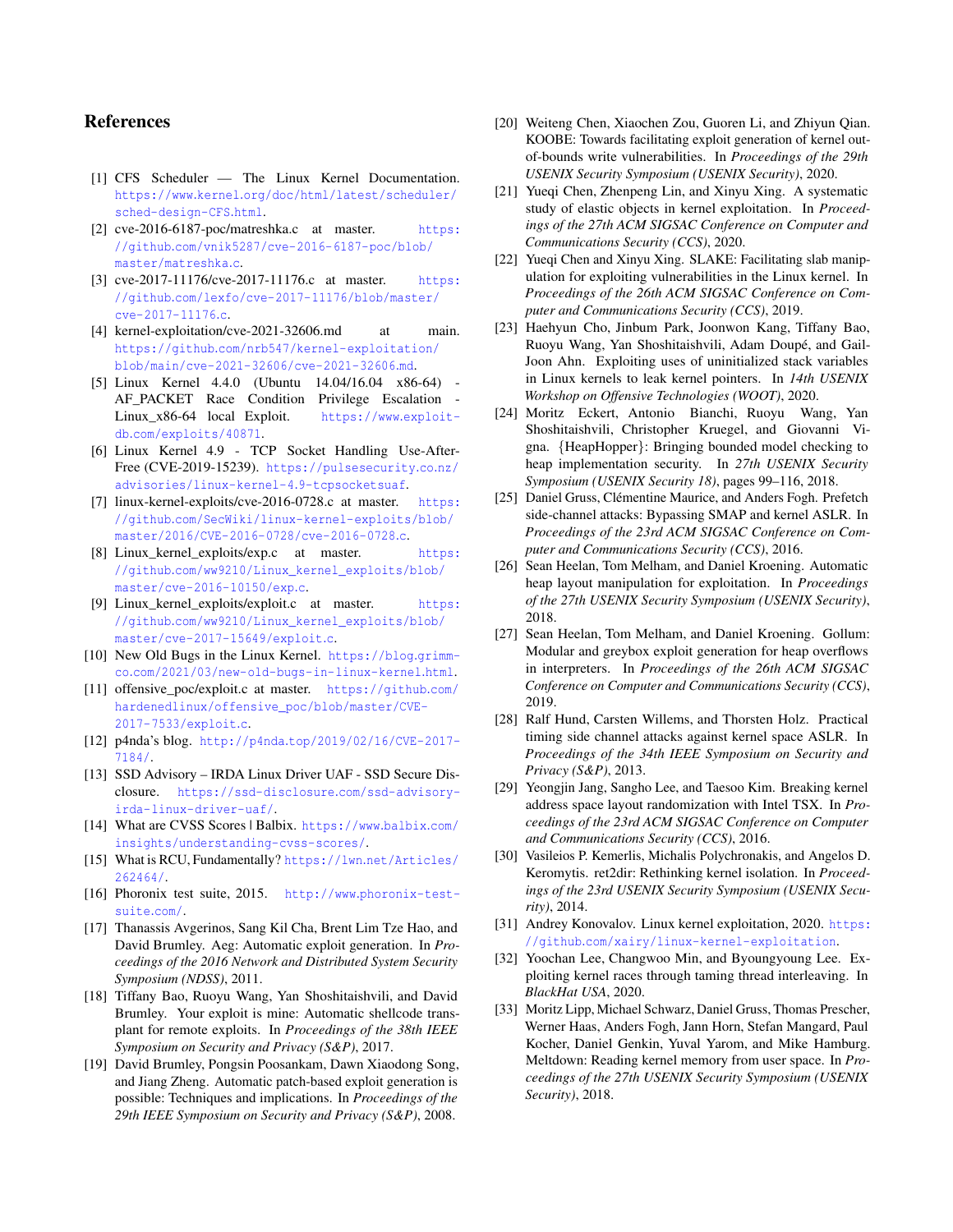- <span id="page-15-6"></span>[34] Kangjie Lu, Marie-Therese Walter, David Pfaff, and Stefan Nürnberger and Wenke Lee and Michael Backes. Unleashing use-before-initialization vulnerabilities in the Linux kernel using targeted stack spraying. In *Proceedings of the 2017 Network and Distributed System Security Symposium (NDSS)*, 2017.
- <span id="page-15-2"></span>[35] Gene Novark and Emery D Berger. DieHarder: securing the heap. In *Proceedings of the 17th ACM Conference on Computer and Communications Security (CCS)*, pages 573–584, Chicago, IL, October 2010.
- <span id="page-15-7"></span>[36] Yan Shoshitaishvili, Ruoyu Wang, Christophe Hauser, Christopher Kruegel, and Giovanni Vigna. Firmalice - automatic detection of authentication bypass vulnerabilities in binary firmware. In *Proceedings of the 2015 Network and Distributed System Security Symposium (NDSS)*, 2015.
- <span id="page-15-8"></span>[37] Yan Shoshitaishvili, Ruoyu Wang, Christopher Salls, Nick Stephens, Mario Polino, Audrey Dutcher, John Grosen, Siji Feng, Christophe Hauser, Christopher Kruegel, and Giovanni Vigna. SoK:(state of) the art of war: Offensive techniques in binary analysis. In *Proceedings of the 37th IEEE Symposium on Security and Privacy (S&P)*, 2016.
- <span id="page-15-9"></span>[38] Nick Stephens, John Grosen, Christopher Salls, Audrey Dutcher, Ruoyu Wang, Jacopo Corbetta, Yan Shoshitaishvili, Christopher Kruegel, and Giovanni Vigna. Driller: Augmenting fuzzing through selective symbolic execution. In *Proceedings of the 2016 Network and Distributed System Security Symposium (NDSS)*, 2016.
- <span id="page-15-10"></span>[39] Yan Wang, Chao Zhang, Xiaobo Xiang, Zixuan Zhao, Wenjie Li, Xiaorui Gong, BingChang Liu, Kaixiang Chen, and Wei Zou. Revery: From proof-of-concept to exploitable. In *Proceedings of the 25nd ACM SIGSAC Conference on Computer and Communications Security (CCS)*, 2018.
- <span id="page-15-5"></span>[40] Yu Wang. A new CVE-2015-0057 exploit technology. In *BlackHat Asia*, 2015.
- <span id="page-15-4"></span>[41] Qiushi Wu, Yang He, Stephen McCamant, and Kangjie Lu. Precisely characterizing security impact in a flood of patches via symbolic rule comparison. In *NDSS*, 2020.
- <span id="page-15-0"></span>[42] Wei Wu, Yueqi Chen, Xinyu Xing, and Wei Zou. KEPLER: Facilitating control-flow hijacking primitive evaluation for Linux kernel vulnerabilities. In *Proceedings of the 28th USENIX Security Symposium (USENIX Security)*, 2019.
- <span id="page-15-1"></span>[43] Wei Wu, Yueqi Chen, Jun Xu, Xinyu Xing, Wei Zou, and Xiaorui Gong. FUZE: Towards facilitating exploit generation for kernel use-after-free vulnerabilities. In *Proceedings of the 27th USENIX Security Symposium (USENIX Security)*, 2018.
- <span id="page-15-3"></span>[44] Wen Xu, Juanru Li, Junliang Shu, Wenbo Yang, Tianyi Xie, Yuanyuan Zhang, and Dawu Gu. From collision to exploitation: Unleashing use-after-free vulnerabilities in Linux kernel. In *Proceedings of the 22nd ACM SIGSAC Conference on Computer and Communications Security*, pages 414–425, 2015.
- <span id="page-15-11"></span>[45] Insu Yun, Dhaval Kapil, and Taesoo Kim. Automatic techniques to systematically discover new heap exploitation primitives. In *Proceedings of the 29th USENIX Security Symposium (USENIX Security)*, 2020.

#### Appendix-A: Detail of Experiment Setup

Here, we present more details about our experiment setup.

Dataset. To obtain data, namely vulnerabilities and exploits, we exhaustively search for them online for our experiment. We collect public exploits from different sources, including exploit writeups from organizations [\[3,](#page-14-26) [7,](#page-14-27) [13\]](#page-14-28), individuals [\[2,](#page-14-29) [5,](#page-14-30) [12,](#page-14-31) [31\]](#page-14-32), and released repositories of previous research works [\[21,](#page-14-0) [22,](#page-14-15) [42,](#page-15-0) [43\]](#page-15-1) focusing on Linux kernel exploitation. Next, we screen the vulnerabilities and exploits with the following criteria for the dataset: ❶ The public exploits demonstrate the potential of obtaining control flow hijacking primitive, which indicates successful exploitation. ❷ The vulnerabilities can be backported to v4.15 kernel, and their corresponding exploits still preserve the potential of obtaining control flow hijacking primitive on the new kernel after minor fixes. This rules out reliability differences introduced by different kernel versions. ❸ The vulnerabilities do not rely on special hardware devices or emulators to trigger for the ease of experiment. Following the selection criteria above and finish incomplete exploits by ourselves, we form a dataset containing 17 Linux kernel vulnerabilities and their corresponding public exploits.

Exploit variants. Based on the public exploits, we construct exploits used for our experiment by following the steps below. First, we build baseline exploits by stripping away stabilization techniques already implemented in the public exploits. In this process, we do not find new stabilization techniques in public exploits that is not reported by the interview participants. Second, we craft exploit variants by adding individual stabilization technique into the corresponding baseline exploit. In this process, we follow the implementation suggestions gathered from the participants. It ensures that each exploit variant encloses only one stabilization technique in the way where security researchers usually follow.

During exploit variants construction, we keep the modifications on baseline exploits to the minimum in order to avoid unexpected impacts on reliability caused by exploit structure change. As is mentioned in Section [5.1,](#page-4-2) we eventually obtain 102 exploits for our evaluation. Note that we skip the construction of exploit variants if the technique cannot be implemented in the corresponding vulnerability. For example, heap spray cannot be applied to CVE-2016-6187 because the exploit aims to corrupt adjacent freelist metadata, and heap spray eliminates the attacking surface.

VM vs. bare-metal machine. As is mentioned in Section [5.1,](#page-4-2) we run each exploit on a VM. Admitted that the success rate of each exploit we obtain from VMs may be different from that on bare-metal machines, we argue that the change of reliability (*e.g.*, improvement or degradation) of stabilization techniques is consistent. Therefore, by observing the results from VMs, we can safely draw conclusions.

# Appendix-B: More Experiment Results

Table [3](#page-5-0) shows our experiment result obtained in the configuration of 2 CPUs and 2 GB RAM. As is mentioned in Section [5.1,](#page-4-2) we varied our configuration. Table [7,](#page-16-1) [8,](#page-17-0) and [9](#page-17-1) illustrate our experiment results observed in other configurations.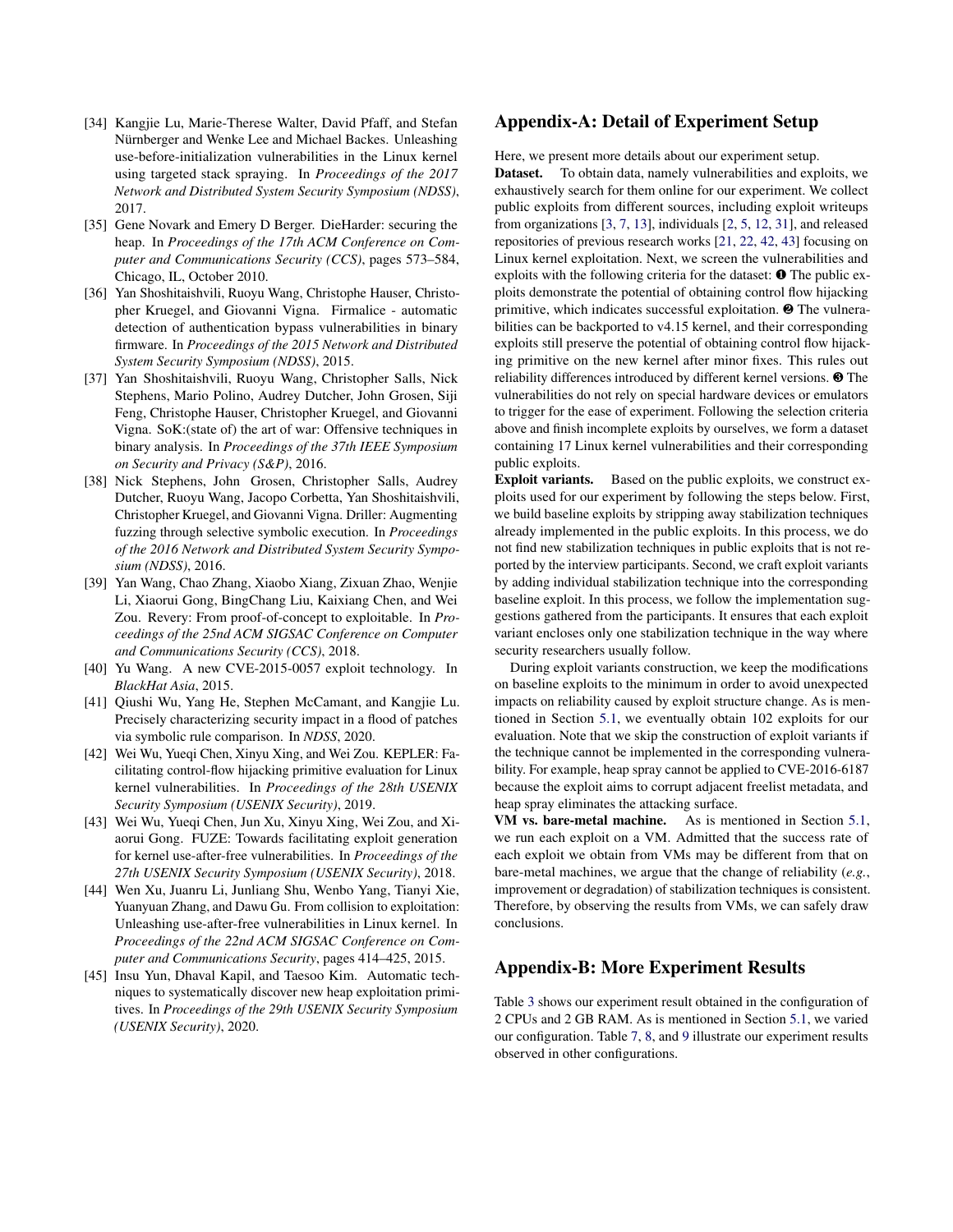- <span id="page-16-0"></span>1. Which of the following techniques have you adopted to stabilize your exploits – (A) Defragmentation, (B) Heap Grooming, (C) Single-Thread Heap Spray, (D) Multi-Process Heap Spray, (E) CPU Pinning?
- 2. If you've never heard about the stabilization techniques above, please report them to us.
- 3. if you've heard about the stabilization techniques above but have no clue how to use them to improve exploit reliability, please report them to us as well.
- 4. What other approaches have you ever used to make your Linux kernel exploit reliable?
- 5. Why do you think the techniques you've used could work for stabilizing exploits?
- 6. In what conditions, the stabilization techniques you are familiar with are effective? (*e.g.*, in lightweight or heavy workload)
- 7. Do the stabilization techniques familiar to you work only for specific types of vulnerabilities? If so, please specify which technique and for what type of vulnerabilities?
- 8. Comparing the defragmentation technique with heap grooming technique, which one is more potent in terms of improving exploit reliability?
- 9. How do you implement your exploitation stabilization techniques?
- 10. Among all the techniques you mentioned, which one do you think is the most effective?
- 11. Have you ever discovered that when you apply an exploitation stabilization technique for a vulnerability, the exploit reliability is not improved but jeopardized? Have you tried to debug it? What is the reason behind this discovery?

Figure 2: Open questions used in our interview.

<span id="page-16-1"></span>

| <b>Type</b> | <b>CVE</b> | <b>Baseline</b> | <b>Defragmentation</b> | Heap<br>Grooming     | <b>Single-Thread</b><br><b>Heap Spray</b> | <b>Multi-Process</b><br><b>Heap Spray</b> | <b>CPU Pinning</b> |
|-------------|------------|-----------------|------------------------|----------------------|-------------------------------------------|-------------------------------------------|--------------------|
|             |            |                 |                        | <b>In Idle State</b> |                                           |                                           |                    |
| OOB         | 2017-7533  | 24.72%          | $52.42\%$ [+]          | N/A                  | $99.36\%$ [+]                             | $99.62\%$ [+]                             | $36.42\%$ [+]      |
| <b>OOB</b>  | 2017-7184  | 30.72%          | 99.78% [+]             | 100.00% [+]          | 46.74% [ $+$ ]                            | $96.96\%$ [+]                             | 64.12% [ $+$ ]     |
| OOB         | 2016-6187  | 51.86%          | 99.88% [+]             | N/A                  | N/A                                       | N/A                                       | $67.94\%$ [+]      |
| <b>OOB</b>  | 2010-2959  | 15.48%          | 99.88% [+]             | 99.96% [+]           | $65.22\%$ [+]                             | 66.26% [+]                                | $21.52\%$ [+]      |
| OOB         | 2017-7308  | 0.02%           | $0.00\%$ [-]           | N/A                  | $0.00\%$ [-]                              | 4.64% [ $+$ ]                             | $0.04\%$ [+]       |
| UAF         | 2018-6555  | 96.52%          | $82.24\%$ [-]          | N/A                  | $100.00\%$ [+]                            | $100.00\%$ [+]                            | $98.56\%$ [+]      |
| <b>UAF</b>  | 2016-8655  | 97.18%          | $96.08\%$ [-1]         | N/A                  | 99.74% [+]                                | 99.80% [+]                                | 99.56% [ $+$ ]     |
| UAF         | 2017-15649 | 17.00%          | 17.98% [+]             | N/A                  | 73.56% [+]                                | 99.86% [+]                                | 99.98% [+]         |
| <b>UAF</b>  | 2016-4557  | 99.76%          | $97.94\%$ [-]          | N/A                  | $100.00\%$ [+]                            | 99.98% [+]                                | 99.80% [ $+$ ]     |
| UAF         | 2017-8824  | 97.96%          | $0.04\%$ [-1]          | N/A                  | $97.46\%$ [-1]                            | $99.24\%$ [+]                             | 99.98% [+]         |
| <b>UAF</b>  | 2016-0728  | 1.74%           | $2.32\%$ [+]           | N/A                  | 82.20% [+]                                | $100.00\%$ [+]                            | $2.68\%$ [+]       |
| UAF         | 2017-10661 | 18.80%          | $20.00\%$ [+]          | N/A                  | $35.38\%$ [+]                             | $80.86\%$ [+]                             | 73.66% [ $+$ ]     |
| <b>UAF</b>  | 2016-10150 | 0.00%           | $0.00\%$ [=]           | N/A                  | $0.00\%$ [=]                              | 99.64% [ $+$ ]                            | $99.98\%$ [+]      |
| UAF         | 2017-11176 | 96.08%          | $7.36\%$ [-]           | N/A                  | $99.96\%$ [+]                             | 99.10% [ $+$ ]                            | $88.70\%$ [-1]     |
| DF          | 2017-2636  | 99.42%          | $14.04\%$ [-]          | N/A                  | 99.86% [ $+$ ]                            | $99.72\%$ [+]                             | 99.70% [ $+$ ]     |
| DF          | 2017-6074  | 99.98%          | $95.14\%$ [-]          | N/A                  | 99.86% $[-]$                              | $94.74\%$ [-]                             | $99.88\%$ [-]      |
| DF          | 2017-8890  | 56.44%          | $0.30\%$ [-1]          | N/A                  | $58.52\%$ [+]                             | 75.66% [+]                                | 76.98% [ $+$ ]     |
|             |            |                 |                        | <b>In Busy State</b> |                                           |                                           |                    |
| OOB         | 2017-7533  | 5.56%           | $10.52\%$ [+]          | N/A                  | $71.58\%$ [+]                             | $97.74\%$ [+]                             | 13.14\% [+]        |
| OOB         | 2017-7184  | 9.78%           | $51.42\%$ [+]          | 64.98% [+]           | 44.96% [+]                                | 89.32% [+]                                | $9.48\%$ [-]       |
| OOB         | 2016-6187  | 5.36%           | 53.78% [ $+$ ]         | N/A                  | N/A                                       | N/A                                       | $10.78\%$ [+]      |
| <b>OOB</b>  | 2010-2959  | 9.96%           | 47.54% [+]             | 32.84% [+]           | 36.04% [+]                                | 65.72% [+]                                | 19.06% [+]         |
| <b>OOB</b>  | 2017-7308  | 0.00%           | $0.00\%$ [=]           | N/A                  | $0.00\%$ [=]                              | $0.12\%$ [+]                              | $0.00\%$ [=]       |
| UAF         | 2018-6555  | 72.44%          | $66.86\%$ [-]          | N/A                  | $86.10\%$ [+]                             | 99.24% [+]                                | $80.70\%$ [+]      |
| <b>UAF</b>  | 2016-8655  | 0.20%           | $0.22\%$ [+]           | N/A                  | $33.56\%$ [+]                             | 99.76% [ $+$ ]                            | 4.64% [+]          |
| UAF         | 2017-15649 | 10.32%          | $10.18\%$ [-]          | N/A                  | $38.50\%$ [+]                             | 99.82% [+]                                | 99.72% [+]         |
| <b>UAF</b>  | 2016-4557  | 51.82%          | 59.92% [ $+$ ]         | N/A                  | $97.48\%$ [+]                             | 99.84% [ $+$ ]                            | $60.14\%$ [+]      |
| UAF         | 2017-8824  | 85.66%          | $0.06\%$ [-1]          | N/A                  | $86.56\%$ [+]                             | 98.46% [+]                                | $100.00\%$ [+]     |
| <b>UAF</b>  | 2016-0728  | 0.04%           | $0.02\%$ [-1]          | N/A                  | 24.06% [+]                                | 99.98% [+]                                | $0.02\%$ [-1]      |
| UAF         | 2017-10661 | 0.04%           | $0.02\%$ [-1]          | N/A                  | 4.12% [ $+$ ]                             | $69.80\%$ [+]                             | $0.76\%$ [+]       |
| <b>UAF</b>  | 2016-10150 | 48.12%          | 47.90% $[-]$           | N/A                  | 43.70% $[-]$                              | 49.30% [+]                                | 97.88% [+]         |
| UAF         | 2017-11176 | 1.90%           | $2.32\%$ [+]           | N/A                  | 41.52% [+]                                | 94.24% [+]                                | $3.72\%$ [+]       |
| DF          | 2017-2636  | 96.46%          | $24.38\%$ [-]          | N/A                  | $99.00\%$ [+]                             | 99.34% [ $+$ ]                            | $99.56\%$ [+]      |
| DF          | 2017-6074  | 74.00%          | $62.48\%$ [-1]         | N/A                  | $75.40\%$ [+]                             | $93.04\%$ [+]                             | $78.22\%$ [+]      |
| DF          | 2017-8890  | 19.98%          | $1.24\%$ [-]           | N/A                  | 29.08% [ $+$ ]                            | 49.28% [+]                                | 34.58% [ $+$ ]     |

Table 7: Performance of stabilization techniques under the configuration of 4 CPUs and 2G memory.